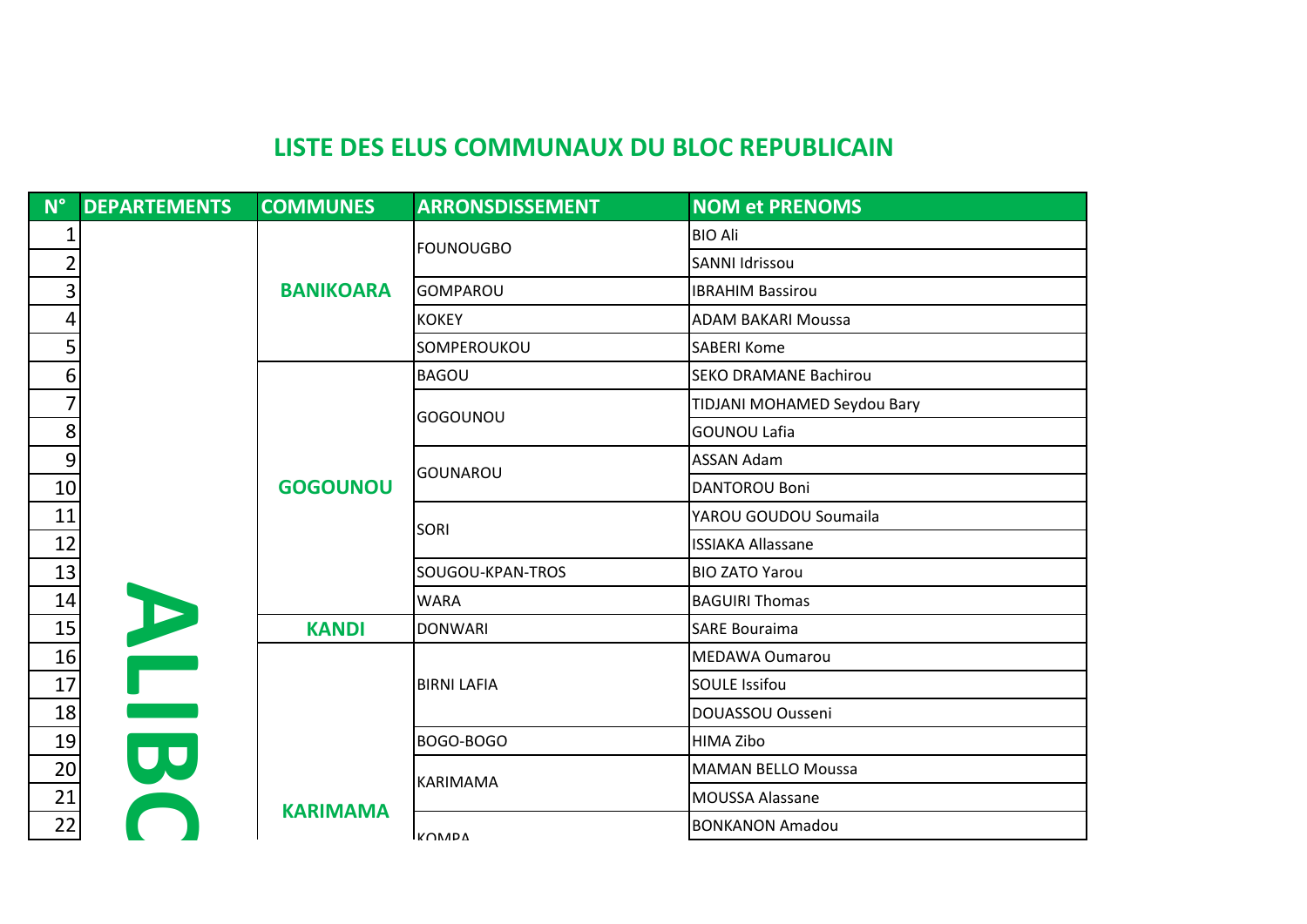| $N^{\circ}$ | <b>DEPARTEMENTS</b> | <b>COMMUNES</b>   | <b>ARRONSDISSEMENT</b> | <b>NOM et PRENOMS</b>          |
|-------------|---------------------|-------------------|------------------------|--------------------------------|
| 23          |                     |                   | <del>numr</del>        | SIBO Amadou                    |
| 24          | E                   |                   |                        | <b>GUIWA IBRAHIM Abdoulaye</b> |
| 25          |                     |                   | <b>MONSEY</b>          | <b>BASSAROU Adamou</b>         |
| 26          |                     |                   | <b>GAROU</b>           | <b>GADO Guidami</b>            |
| 27          |                     |                   |                        | <b>IBRAHIM NOUFOU Mazou</b>    |
| 28          |                     |                   | <b>GUENE</b>           | <b>SALIFOU Youssoufa</b>       |
| 29          |                     |                   |                        | <b>BAKOUA ISSA Bassalou</b>    |
| 30          |                     |                   | MEDECALI               | <b>DANDAKO Inoussa</b>         |
| 31          |                     | <b>MALANVILLE</b> |                        | <b>DOBI MASSOU Danlanso</b>    |
| 32          |                     |                   | MALANVILLE             | <b>GOUMIAN Mohamadou Awal</b>  |
| 33          |                     |                   |                        | <b>BIO Halirou</b>             |
| 34          |                     |                   |                        | YACOUBOU Zakari                |
| 35          |                     |                   |                        | <b>MOUSSA Nouhoum</b>          |
| 36          |                     |                   | <b>TOUMBOUTOU</b>      | <b>ALIDOU Salam</b>            |
| 37          |                     |                   | <b>LIBOUSSOU</b>       | <b>BANI SAMARI Saidou</b>      |
| 38          |                     | <b>SEGBANA</b>    | <b>SEGBANA</b>         | <b>KAOULA Atikou</b>           |
| 39          |                     |                   |                        | <b>OROU BATA Ibrahim</b>       |
| 40          |                     |                   | <b>BOUKOUMBE</b>       | YANDOTA N'koupin Clément       |
| 41          |                     |                   | <b>DIPOLI</b>          | <b>NAMBIME Yate Richard</b>    |
| 42          |                     | <b>BOUKOUMBE</b>  |                        | DOUTE N'tcha Jean              |
| 43          |                     |                   | MANTA                  | N'kouami Benoit                |
| 44          |                     |                   | <b>NATA</b>            | M'PO Natta Mathias             |
| 45          |                     |                   | <b>TABOTA</b>          | <b>NAMBI Ludovic</b>           |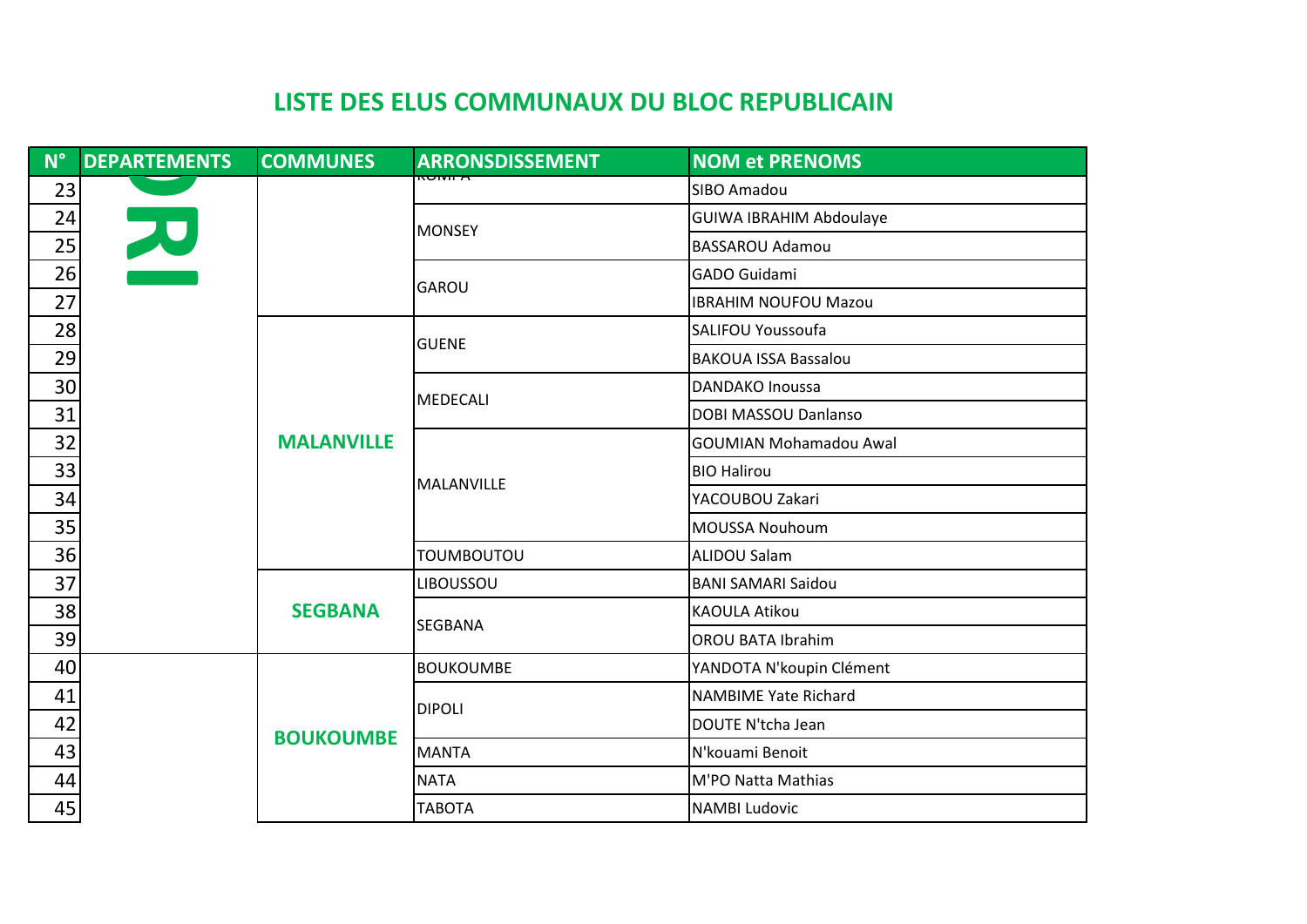| $\mathbf{l}^{\circ}$ | <b>DEPARTEMENTS</b> | <b>COMMUNES</b> | <b>ARRONSDISSEMENT</b> | <b>NOM et PRENOMS</b>              |
|----------------------|---------------------|-----------------|------------------------|------------------------------------|
| 46                   |                     |                 |                        | YOKOUA NAMBIMA Laurent             |
|                      |                     | <b>COBLY</b>    | <b>COBLY</b>           | <b>KAUCLEY Yves</b>                |
|                      |                     |                 |                        | M'BOMA YAOUMBE Roger               |
|                      |                     |                 |                        | SANBIENOU yahable Dominique        |
|                      |                     |                 | <b>DATORI</b>          | <b>SANHONGOU Nieme Evariste</b>    |
|                      |                     |                 | <b>KOUTORI</b>         | MOUTOUAMA M. Séraphin              |
|                      |                     |                 | <b>TAPOGA</b>          | TCHANATI TCHAMA                    |
|                      |                     |                 |                        | N'SERMA DATCHA                     |
|                      |                     | <b>KEROU</b>    | <b>BRIGNAMARO</b>      | <b>WARI Gaston</b>                 |
|                      |                     |                 | <b>KAOBAGOU</b>        | OUTENI YEMPABOU Djerebou Marcellin |
|                      |                     |                 | <b>KEROU</b>           | DAHOUDA Mahamadou                  |
|                      |                     |                 |                        | <b>GOUNOU Hubert Banni</b>         |
|                      |                     |                 | <b>BIRNI</b>           | <b>MAMA KORA Ganihou</b>           |
|                      |                     |                 |                        | <b>TAMATA Yehounti</b>             |
|                      |                     |                 | CHABI-COUMA            | TIBA Yao                           |
|                      |                     |                 | <b>FOO-TANCE</b>       | <b>BAPARAPE Tairou Ibrahim</b>     |
|                      |                     | <b>KOUANDE</b>  | <b>GUILMARO</b>        | ALOU N'GOBI Alidou                 |
|                      |                     |                 | <b>KOUANDE</b>         | <b>KPAKATIA SOULEMANE Mamoudou</b> |
|                      |                     |                 |                        | KOUNDE-SOUNON Sanni Didier         |
|                      |                     |                 | <b>OURAKAYO</b>        | <b>KOUBOUGUI Bio Dramane</b>       |
|                      |                     |                 |                        | <b>SABI KPERA Marius</b>           |
|                      |                     |                 |                        | KIANSI Yantibossi                  |
| 68                   |                     |                 | INASSARI               | <b>GNIMADI DJIMA Victorin</b>      |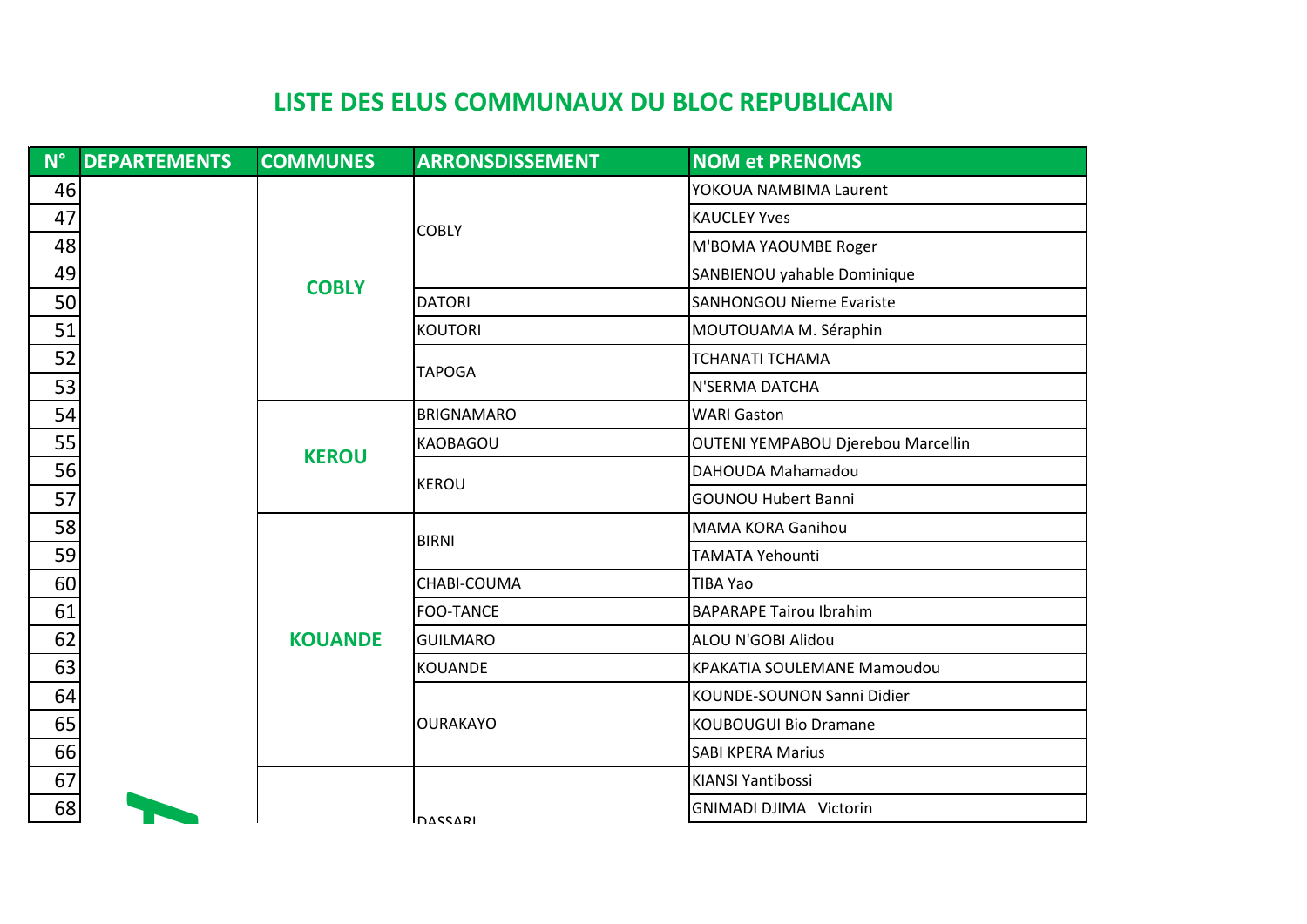$N^{\circ}$ 

| $N^{\circ}$ | <b>DEPARTEMENTS</b> | <b>COMMUNES</b>   | <b>ARRONSDISSEMENT</b> | <b>NOM et PRENOMS</b>          |
|-------------|---------------------|-------------------|------------------------|--------------------------------|
| 69          |                     |                   | <u>ווויזכנוזק</u>      | <b>NAGASSI Malahoun</b>        |
| 70          |                     |                   |                        | <b>DAHORI DERI Peri</b>        |
| $71\,$      |                     |                   |                        | KASSA Wimbo Robert             |
| 72          |                     |                   | <b>GOUNANDE</b>        | <b>GNAMMI Kambien</b>          |
| 73          | HAC                 | <b>MATERI</b>     |                        | SAAGUI Bagnanga Yafaga Gilbert |
| 74          |                     |                   | <b>MATERI</b>          | SAMBIENI Kadri                 |
| 75          |                     |                   |                        | <b>DATCHOSSA Janvier</b>       |
| 76          |                     |                   | <b>NODI</b>            | MOUTOUAMA Sanhougou Nestor     |
| $77 \,$     | OND                 |                   |                        | <b>GANMMI Elie</b>             |
| 78          |                     |                   | <b>TANTEGA</b>         | DOURIKA Tango                  |
| 79          |                     |                   |                        | SAMBIENI Ali                   |
| 80          |                     |                   |                        | <b>OUINDEYAMA Tate</b>         |
| 81          |                     |                   | <b>KOTOPOUNGA</b>      | <b>TANTOUKOUTE Claude</b>      |
| 82          |                     |                   |                        | <b>TCHOROMI Firmin</b>         |
| 83          |                     |                   | <b>KOUABA</b>          | <b>OKAMATI NATA Emile</b>      |
| 84          |                     |                   |                        | N'DAH N'KOUEI Barthelemy       |
| 85          |                     |                   | <b>KOUANDATA</b>       | NATA Roméo Landry              |
| 86          |                     | <b>NATITINGOU</b> | <b>NATITINGOU I</b>    | TEPA Y. Achille                |
| 87          |                     |                   | NATITINGOU II          | SAMBO SOUMANOU Midou           |
| 88          |                     |                   |                        | <b>CHABI N'TCHA Constant</b>   |
| 89          |                     |                   | <b>NATINGOU III</b>    | <b>AYEMONA</b>                 |
| 90          |                     |                   |                        | ADAMOU Abdou Kadri             |
| 91          |                     |                   | <b>PERMA</b>           | KOUAGOU Cyrille                |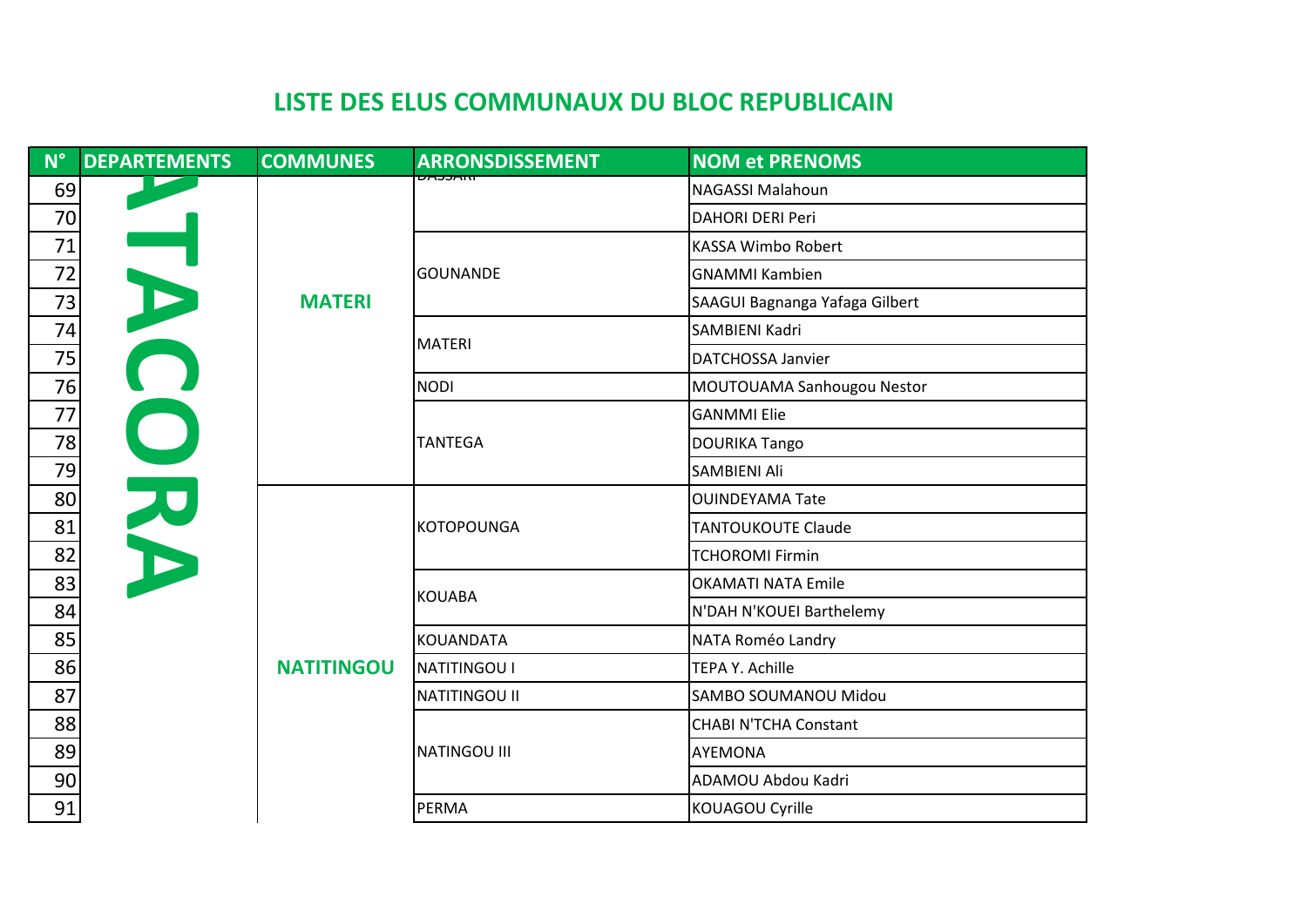| $N^{\circ}$ | <b>DEPARTEMENTS</b> | <b>COMMUNES</b>  | <b>ARRONSDISSEMENT</b> | <b>NOM et PRENOMS</b>          |
|-------------|---------------------|------------------|------------------------|--------------------------------|
| 92          |                     |                  | <b>TCHOUMI-TCHOUMI</b> | <b>ADJATO Dénis</b>            |
| 93          |                     |                  |                        | <b>SEKE Saka</b>               |
| 94          |                     |                  | <b>GBEMASSON</b>       | KODA N'GOBI Mora Benoit        |
| 95          |                     |                  |                        | <b>KPEKEREKOU Bernadin</b>     |
| 96          |                     | <b>OUASSA-</b>   |                        | <b>INOUSSA Mamam</b>           |
| 97          |                     | <b>PEHUNCO</b>   | PEHUNCO                | <b>SESSEDE Tamou</b>           |
| 98          |                     |                  |                        | AMOUDA ISSIFOU Daouda          |
| 99          |                     |                  | <b>TOBRE</b>           | <b>OUROU MARE Koto</b>         |
| 100         |                     |                  |                        | <b>OUASSAGUI Sianon</b>        |
| 101         |                     |                  | N'DAHONTA              | <b>SOUWIN Bio Paul</b>         |
| 102         |                     |                  |                        | MOUTANGOU Jean                 |
| 103         |                     |                  | <b>TAIACOU</b>         | SIMBA KASSA Bio Kouagou        |
| 104         |                     |                  | <b>TANGUIETA</b>       | <b>SAHGUI Nindo Paul</b>       |
| 105         |                     |                  |                        | N'WOUENI KOUNTANGA Daniel      |
| 106         |                     | <b>TANGUIETA</b> | <b>TANONGOU</b>        | WOMBO Miteliba                 |
| 107         |                     |                  |                        | <b>BOTTO Kouagou François</b>  |
| 108         |                     |                  | <b>KOUARFA</b>         | <b>KOUAGRE SINKOMA Mathieu</b> |
| 109         |                     |                  | <b>TAMPEGRE</b>        | KOUEMAYO TCHIBATA              |
| 110         |                     |                  |                        | <b>KOUTRE TCHENTI</b>          |
| 111         |                     |                  | <b>TOUKOUNTOUNA</b>    | <b>OMBA Kouaropa Martin</b>    |
| 112         |                     |                  |                        | HOUNSOU-GUEDE COMLAN PATRICE   |
| 113         |                     |                  |                        | AGOSSOU ARDOINO-CRESSAN        |
| 114         |                     |                  | ABOMEY-CALAVI          | DOHOU KOUASSI SEBASTIEN        |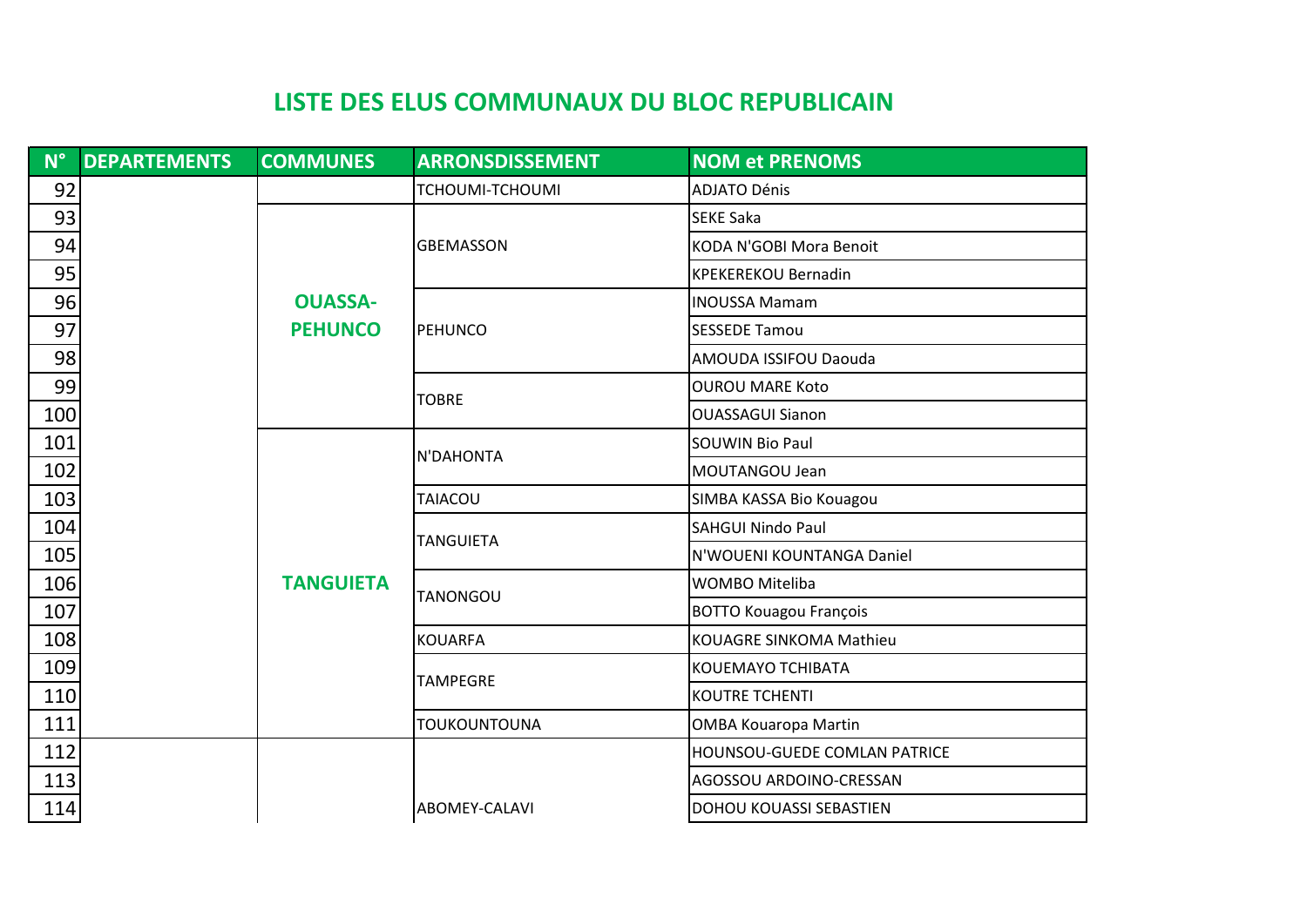| $N^{\circ}$ | <b>DEPARTEMENTS</b> | <b>COMMUNES</b> | <b>ARRONSDISSEMENT</b> | <b>NOM et PRENOMS</b>               |
|-------------|---------------------|-----------------|------------------------|-------------------------------------|
| 115         |                     |                 |                        | <b>MIGBE APPOLINAIRE</b>            |
| 116         |                     |                 |                        | <b>DENAKPO ROMAIN AMOUR</b>         |
| 117         |                     |                 | <b>AKASSATO</b>        | TOFFON KPOSSOU NOEL                 |
| 118         |                     |                 |                        | <b>ZANNOU AUGUSTIN</b>              |
| 119         |                     |                 |                        | <b>KOI EMMANUEL</b>                 |
| 120         |                     | <b>ABOMEY-</b>  |                        | <b>HOUNGBANDAN DELPHIN</b>          |
| 121         |                     | <b>CALAVI</b>   | lgodomey               | <b>EZROU KOUASSI FLORENT</b>        |
| 122         |                     |                 |                        | <b>GOHOUNGO AMBROISE</b>            |
| 123         |                     |                 |                        | AGOSSOU KODJO GILLES                |
| 124         |                     |                 |                        | HONVOU GBEMENOU YEMALIN LEON        |
| 125         |                     |                 | <b>HEVIE</b>           | LANTEFO GBEMAKO GUSTAVE             |
| 126         |                     |                 |                        | HOUNVOU MIGNISSE HYACINTHE          |
| 127         |                     |                 | <b>KPANROUN</b>        | <b>KPOSSOU ETIENNE</b>              |
| 128         |                     |                 | <b>TOGBA</b>           | DECLOUNOU HOUINDODJI MARCELLIN      |
| 129         |                     |                 |                        | <b>ADONON BIGBE BRICE</b>           |
| 130         |                     |                 | AHOUANNONZOUN          | <b>GBETCHEDJI WILFRID THOMAS</b>    |
| 131         |                     |                 |                        | AÏMADO KPOSSE GUILLAUME             |
| 132         |                     |                 |                        | HOUEMAVO CYRIAQUE HASSAN SEMAKO     |
| 133         |                     |                 | <b>ALLADA CENTRE</b>   | <b>GBEDJI PAUL ARMEL HOUEDOCOU</b>  |
| 134         |                     |                 |                        | ZINSOU SONAGNON EDMOND              |
| 135         |                     |                 | AVAKPA                 | <b>KPOHOUN BESSAN JEAN-BAPTISTE</b> |
| 136         |                     | <b>ALLADA</b>   | AYOU                   | CAKPO JOSEPH                        |
| 137         |                     |                 |                        | <b>AZONGNITODE CODJO LEON</b>       |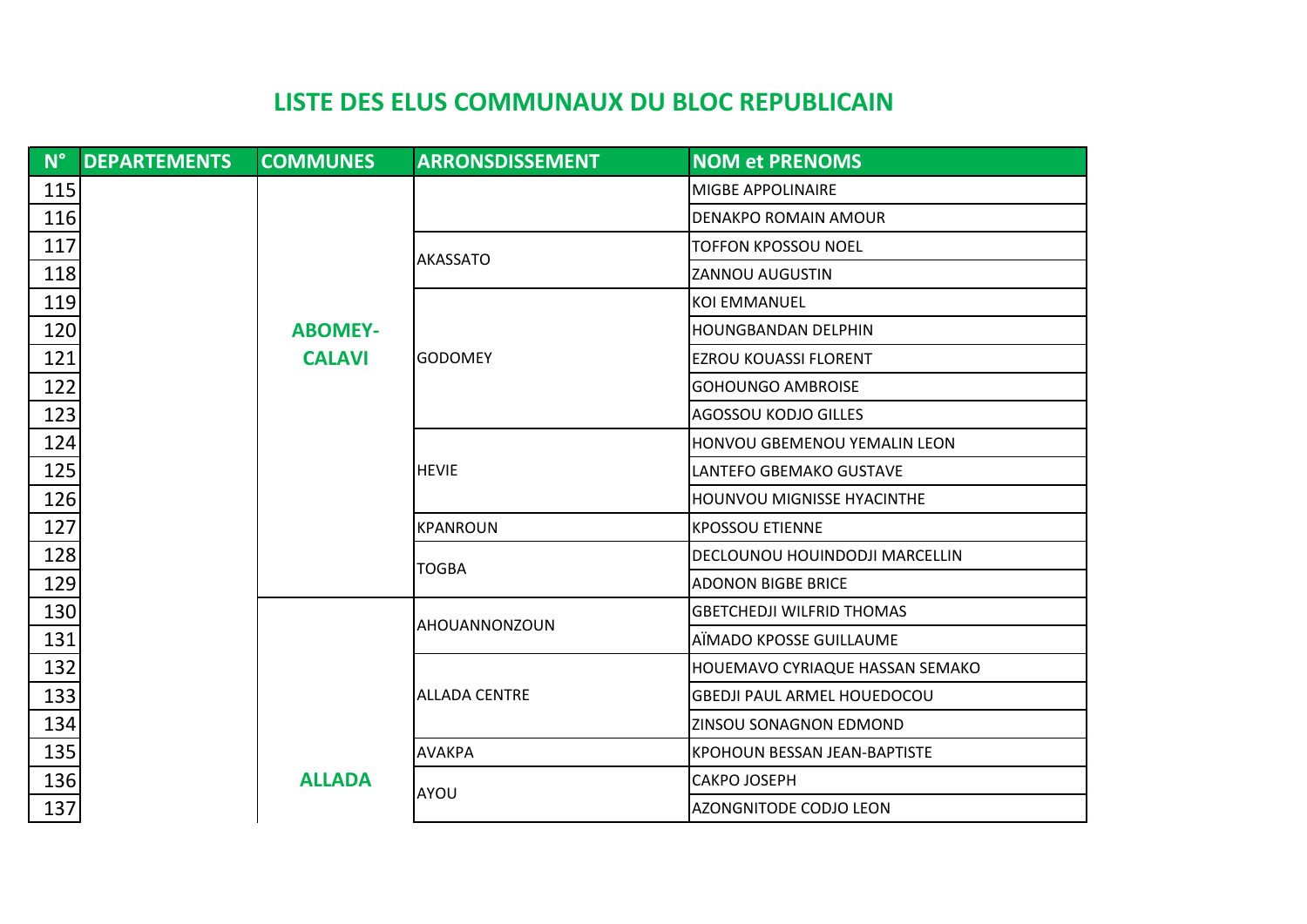| $\blacksquare$ N° $\blacksquare$ | <b>DEPARTEMENTS</b> | <b>COMMUNES</b> | <b>ARRONSDISSEMENT</b> | <b>NOM et PRENOMS</b>                      |
|----------------------------------|---------------------|-----------------|------------------------|--------------------------------------------|
| 138                              |                     |                 | <b>HINVI</b>           | <b>TOSSOU HOUENOUKPO HIPPOLYTE</b>         |
| 139                              |                     |                 | LISSEGAZOUN            | MONTCHO RODRIGUE SEDROFIDE                 |
| 140                              |                     |                 | <b>SEKOU</b>           | <b>HOUNGNIBO COFFI BERNARD</b>             |
| 141                              |                     |                 |                        | <b>AGANON LEON</b>                         |
| 142                              |                     |                 | <b>TOKPA</b>           | <b>AFFO COFFI</b>                          |
| 143                              |                     |                 | <b>KPOMASSE-CENTRE</b> | <b>HOUNGUEH ROMAIN</b>                     |
| 144                              |                     | <b>KPOMASSE</b> | <b>TOKPA-DOME</b>      | <b>ANANI-FOLLY ANTOINE SOSSA</b>           |
| 145                              | $\blacktriangle$    |                 |                        | YEHOUENOU ALPHONSE                         |
| 146                              |                     |                 | <b>AVLEKETE</b>        | <b>COSSAHINTO MATHILDE ROSE</b>            |
| 147                              |                     | <b>OUIDAH</b>   | <b>DJEGBADJI</b>       | <b>FASSINOU AWOULOU</b>                    |
| 148                              |                     |                 | <b>GAKPE</b>           | <b>ADJAMAN RENE</b>                        |
| 149                              |                     |                 | PAHOU                  | SOSSOU JANVIER CHARLES                     |
| 150                              |                     |                 |                        | TCHIAKPE OSWALD DARIUS EGNONNAM            |
| 151                              | D<br>H<br>H         |                 |                        | DE SOUZA ARCADIUS SOSTHEME                 |
| 152                              |                     |                 |                        | <b>MAKOU VICTORIN</b>                      |
| 153                              |                     |                 | <b>DEKANMEY</b>        | KOUKPANOU MAHOUGNON RAYMOND                |
| 154                              |                     |                 | <b>GANVIE 1</b>        | <b>HOUNKPEVI GILLES</b>                    |
| 155                              |                     |                 |                        | <b>HOUESSOU EDOUARD</b>                    |
| 156                              |                     | <b>SO-AVA</b>   | <b>GANVIE 2</b>        | DANHOUTO WETEWOU HERVE                     |
| 157                              |                     |                 |                        | <b>HOUSSOU DEDJI</b>                       |
| 158                              |                     |                 | <b>HOUEDO-AGUEKON</b>  | <b>GODONOU GBESSOU FULBERT BILLY CHOEL</b> |
| 159                              |                     |                 |                        | HOUNKANLIN ZANMENOU LOUIS                  |
| 160                              |                     |                 | <b>VEKKY</b>           | DEGBO-KOBO GNONLONFOUN PIERRE              |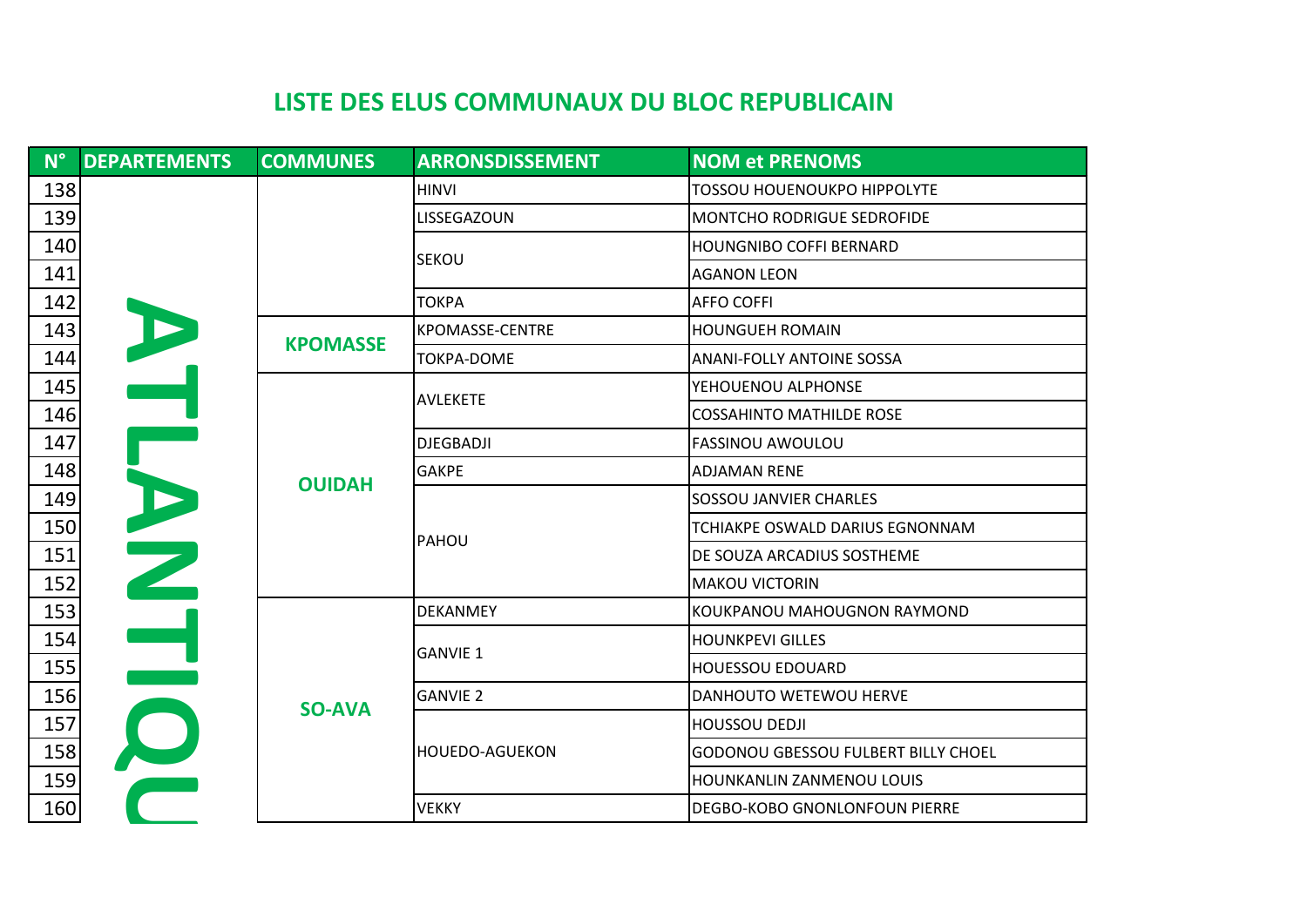| $N^{\circ}$ | <b>DEPARTEMENTS</b> | <b>COMMUNES</b>     | <b>ARRONSDISSEMENT</b>       | <b>NOM et PRENOMS</b>             |
|-------------|---------------------|---------------------|------------------------------|-----------------------------------|
| 161         |                     |                     | <b>AGUE</b>                  | <b>BEBIYI COOVI MARC</b>          |
| 162         |                     |                     |                              | <b>ADAKPE THEODORE</b>            |
| 163         |                     |                     | <b>COLLI</b>                 | KOUGNITODE GERALD KOCOU           |
| 164         |                     |                     |                              | ANAGONOU COCOU PASCAL             |
| 165         |                     |                     |                              | SINKPOTA MENSAH EVARISTE          |
| 166         | <b>TOFFO</b>        |                     | <b>COUSSI</b>                | KOULE AGOUNSE SERAPHIN            |
| 167         |                     |                     |                              | <b>ALLADAGBE LEON</b>             |
| 168         |                     |                     |                              | LOHOU ASSOGBA ANTOINE             |
| 169         |                     |                     | <b>DAME</b>                  | <b>AGBOTA SEWEDO SYLVESTRE</b>    |
| 170         |                     |                     | <b>AGBANGBATIN BERTHELOT</b> |                                   |
| 171         |                     |                     | <b>GNANSOUNOU VALENTIN</b>   |                                   |
| 172         |                     |                     | <b>DJANGLANME</b>            | DANDJINOU ASSOUKAVI LAZARE        |
| 173         |                     |                     | <b>HOUEGBO</b>               | ADAMAZE BIBIANE NICOLE SOLANGE    |
| 174         |                     |                     |                              | <b>ALLAGLO GBEWONMEDEA BASILE</b> |
| 175         |                     |                     | <b>KPOME</b>                 | VINAÏ DANNON DOHA                 |
| 176         |                     |                     |                              | <b>WANMAGBA CALIXTE</b>           |
| 177         |                     |                     |                              | <b>ADJA DAVID FABRICE</b>         |
| 178         |                     |                     | <b>SEHOUE</b>                | <b>TOGBO YVES</b>                 |
| 179         |                     |                     |                              | <b>MAKPENON RUFIN HOUENOUKPO</b>  |
| 180         |                     |                     | TORI-BOSSITO                 | <b>AKPOTI SERGES KOSSI</b>        |
| 181         |                     | <b>TORI-BOSSITO</b> | TORI-CADA                    | <b>DJISSOU AHISSOU THEOPHILE</b>  |
| 182         |                     |                     | <b>TORI-GARE</b>             | <b>GOUNOU DESIRE</b>              |
| 183         |                     |                     | <b>ADJAN</b>                 | <b>ATEDEKON AHOUDOKPO OLIVIER</b> |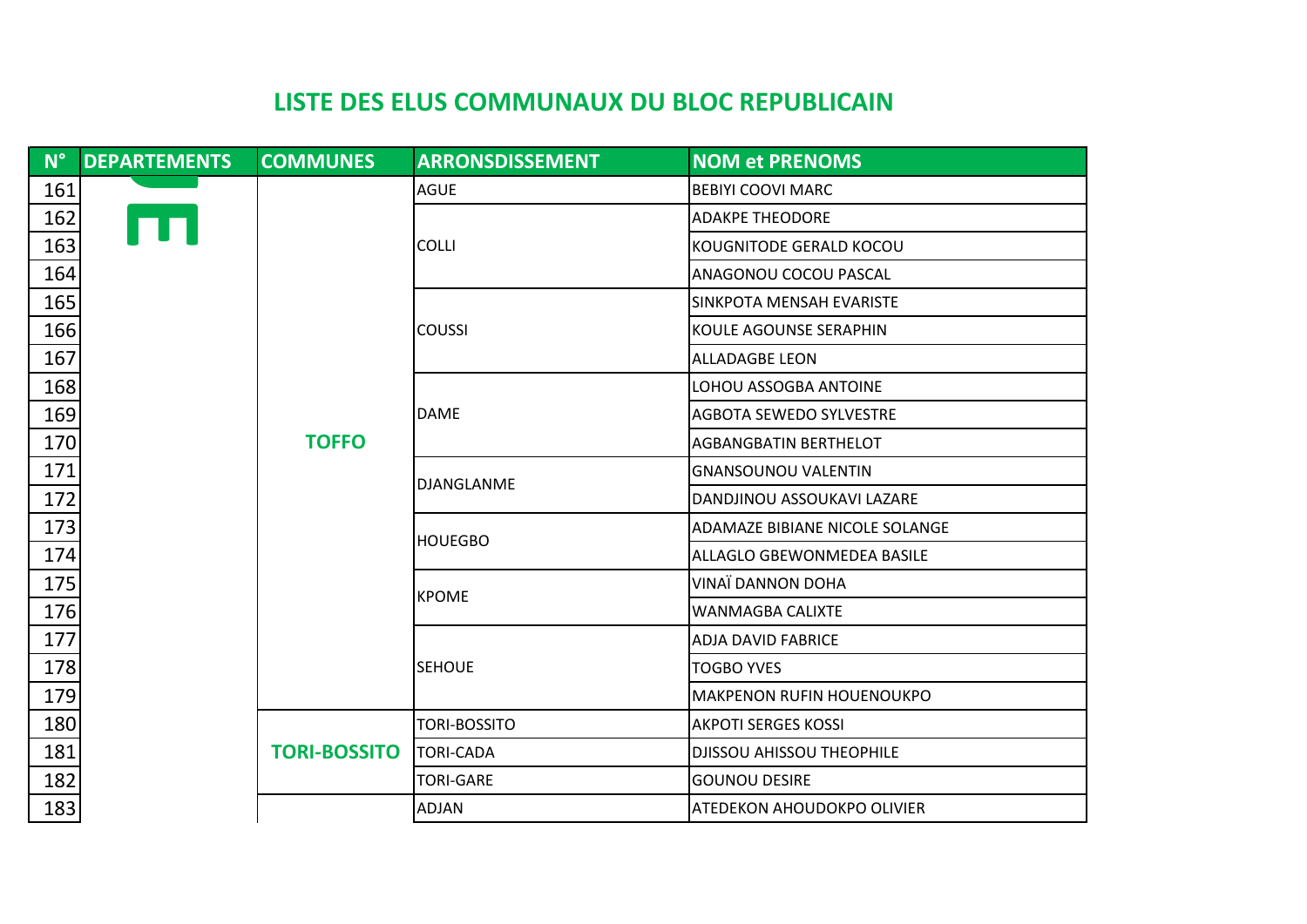|     | N° DEPARTEMENTS | <b>COMMUNES</b>  | <b>ARRONSDISSEMENT</b> | <b>NOM et PRENOMS</b>        |
|-----|-----------------|------------------|------------------------|------------------------------|
| 184 |                 |                  | <b>DAWE</b>            | <b>ZOUNGBENOU RAYMOND</b>    |
| 185 |                 |                  |                        | <b>KAKPO LUC</b>             |
| 186 |                 |                  | DODJI-BATA             | <b>GBETO MARCELLIN</b>       |
| 187 |                 |                  | <b>HEKANME</b>         | <b>TOLI FELIX</b>            |
| 188 |                 | <b>ZE</b>        | SEDJE-HOUEGOUDO        | DAH-DODE FERDINAND           |
| 189 |                 |                  |                        | <b>HODE FABIEN KOUASSI</b>   |
| 190 |                 |                  | TANGBO                 | CHOUPKIN DJOHOUNDO SIMON     |
| 191 |                 |                  |                        | <b>MENAKPO ANTOINE</b>       |
| 192 |                 |                  | ZE                     | ZINSOU MEDEDO ALFRED         |
| 193 |                 |                  |                        | <b>AVADEGNON FELICIEN</b>    |
| 194 |                 | <b>BEMBEREKE</b> | <b>BEMBEREKE</b>       | SALIHOU MIFOUTAOU            |
| 195 |                 |                  |                        | <b>OUMAR SANKERE ZENABOU</b> |
| 196 |                 |                  | <b>BEROUBOUAY</b>      | <b>ADAM SUANON</b>           |
| 197 |                 |                  | <b>BOUANRI</b>         | <b>SOUNON MANE</b>           |
| 198 |                 |                  |                        | SOUROKOU MOUMOUNI            |
| 199 |                 |                  | <b>GAMIA</b>           | ZACHARIE SOUBEROU            |
| 200 |                 |                  |                        | LAFIA MOUSSA                 |
| 201 |                 |                  | <b>INA</b>             | <b>BIO KPERA MOUHAMED</b>    |
| 202 |                 |                  |                        | <b>GBIAN ABDOULAYE</b>       |
| 203 |                 |                  | <b>BASSO</b>           | SEH DAN OROU BATTA           |
| 204 |                 |                  |                        | <b>BOUKARI ALLIOU</b>        |
| 205 |                 |                  | <b>BOUCA</b>           | DJEGGA DEMMON KADIDJATOU     |
| 206 |                 |                  |                        | GARBA SAY ABDOU-WAHAB        |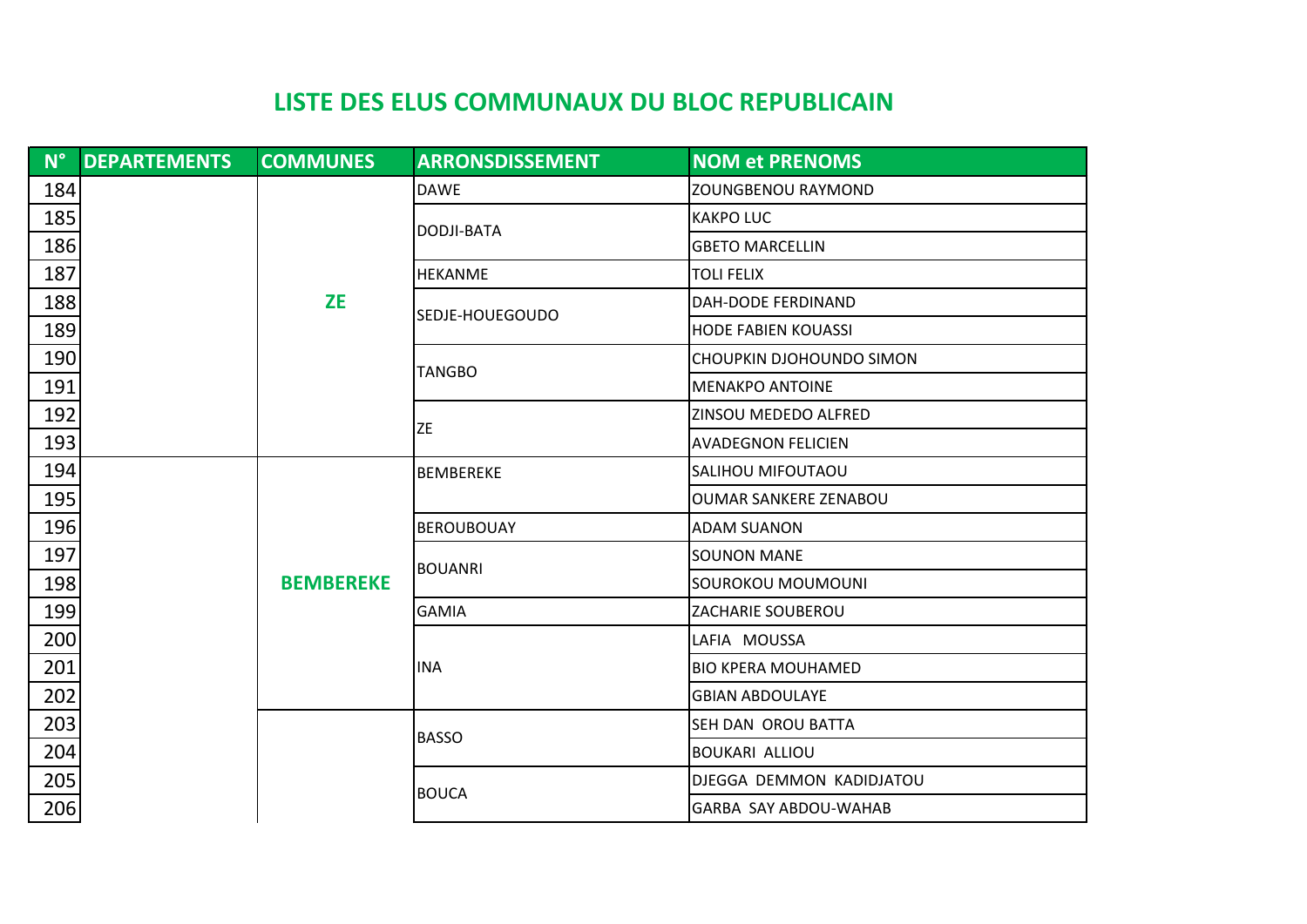| $N^{\circ}$ | <b>DEPARTEMENTS</b> | <b>COMMUNES</b> | <b>ARRONSDISSEMENT</b> | <b>NOM et PRENOMS</b>          |
|-------------|---------------------|-----------------|------------------------|--------------------------------|
| 207         |                     |                 | <b>DERASSI</b>         | <b>ADAM MAMADOU</b>            |
| 208         |                     | <b>KALALE</b>   |                        | <b>OUMAROU ALIOU DJOBO</b>     |
| 209         |                     |                 | <b>DUNKASSA</b>        | LAFIA MONRA                    |
| 210         |                     |                 |                        | <b>SEGBEA BANI OROU</b>        |
| 211         |                     |                 | <b>KALALE</b>          | <b>OROU KODE FAROUK</b>        |
| 212         |                     |                 |                        | <b>CHABI KARIM ISSIFOU</b>     |
| 213         |                     |                 | <b>PEONGA</b>          | BOURAÏ SANI SIKA SAIDOU        |
| 214         |                     |                 |                        | <b>MONRA KORA BOKO</b>         |
| 215         |                     |                 | <b>BORI</b>            | <b>GORADO BIO AMADOU</b>       |
| 216         |                     |                 |                        | <b>DOUAROU OROU SIDI</b>       |
| 217         |                     |                 | <b>GBEGOUROU</b>       | <b>BIO OROU WOURE</b>          |
| 218         |                     | <b>N'DALI</b>   | N'DALI                 | LAWANI ABDOU NASSIROU          |
| 219         |                     |                 |                        | SAKA MERE DAOUDA               |
| 220         |                     |                 | <b>OUENOU</b>          | TAROU TANGADANROU MAXIME LAFIA |
| 221         | UU                  |                 |                        | <b>SERIGUI CHABI</b>           |
| 222         |                     |                 | SIRAROU                | YOROU GOBI GASTON              |
| 223         |                     |                 | GNONKOUROKALI          | <b>LAFIA ISSA</b>              |
| 224         |                     |                 |                        | LAFIA JOSEPH GOUNOU ROLAND     |
| 225         |                     |                 | NIKKI                  | <b>BAH SERO KESSE MOUSSA</b>   |
| 226         | OR                  |                 |                        | ADAM SOUNON MOUIBATOU          |
| 227         |                     | <b>NIKKI</b>    |                        | DJAOUGA BOUBACAR               |
| 228         |                     |                 | <b>OUENOU</b>          | <b>CHABI TAROU AZIMI</b>       |
| 229         |                     |                 | SEREKALI               | SARAGO ABDOU FATAOU            |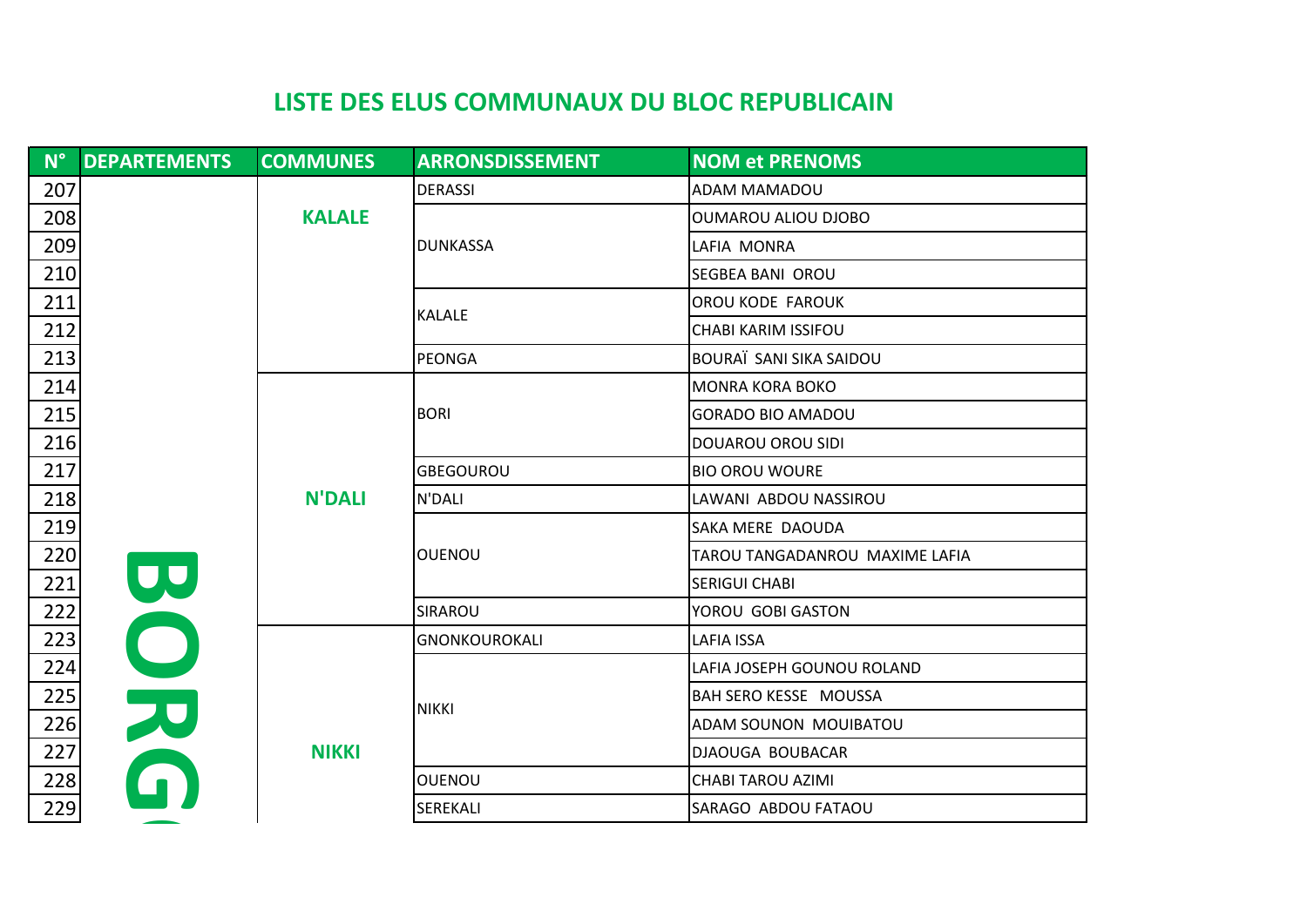| $N^{\circ}$ | <b>DEPARTEMENTS</b> | <b>COMMUNES</b> | <b>ARRONSDISSEMENT</b>     | <b>NOM et PRENOMS</b>          |
|-------------|---------------------|-----------------|----------------------------|--------------------------------|
| 230         |                     |                 | <b>SUYA</b>                | YAROU KORA NAFISSATOU          |
| 231         |                     |                 |                            | SABI KPERA BIO                 |
| 232         |                     |                 |                            | <b>TOKO CHARLES</b>            |
| 233         |                     |                 |                            | ALLAGBE SOULE                  |
| 234         |                     |                 | 1ER ARRONDISSEMENT         | SIDI CECI ABDOU - RAOUF        |
| 235         |                     |                 |                            | HOUNDIN EDJROSSE JUDICAEL      |
| 236         |                     |                 |                            | <b>BABONI YACOUBOU MEMOUNA</b> |
| 237         |                     |                 |                            | YARI MOHAMED ABDEL TAYA        |
| 238         |                     | <b>PARAKOU</b>  | <b>2EME ARRONDISSEMENT</b> | <b>ADAMOU IDRISOU SYLLA</b>    |
| 239         |                     | <b>PERERE</b>   | <b>3EME ARRONDISSEMENT</b> | CHABI MAMA IBRAHIM             |
| 240         |                     |                 |                            | <b>BATCHO ROMAIN</b>           |
| 241         |                     |                 |                            | ZIME CHABI INOUSSA             |
| 242         |                     |                 |                            | <b>CHABI DOUAROU BONI</b>      |
| 243         |                     |                 |                            | AROUNA ADIZATOU                |
| 244         |                     |                 | <b>GNINSY</b>              | <b>TASSOU ABAS</b>             |
| 245         |                     |                 | <b>GUINAGOUROU</b>         | SAKA LAFIA MOHAMED             |
| 246         |                     |                 | <b>KPEBIE</b>              | <b>BIO BATA BIO NAZAIRE</b>    |
| 247         |                     | <b>SINENDE</b>  | <b>FO-BOURE</b>            | <b>BAROGUI AROUNA</b>          |
| 248         |                     |                 | <b>SINENDE</b>             | <b>BOURAIMA MAMA SOULEMANE</b> |
| 249         |                     |                 |                            | <b>CHABI ATTA YVES</b>         |
|             |                     |                 |                            | <b>KONDE SOULEMANE</b>         |
| 250         |                     |                 | <b>BETEROU</b>             |                                |
| 251         |                     |                 |                            | CHABI GOURA KABOURA            |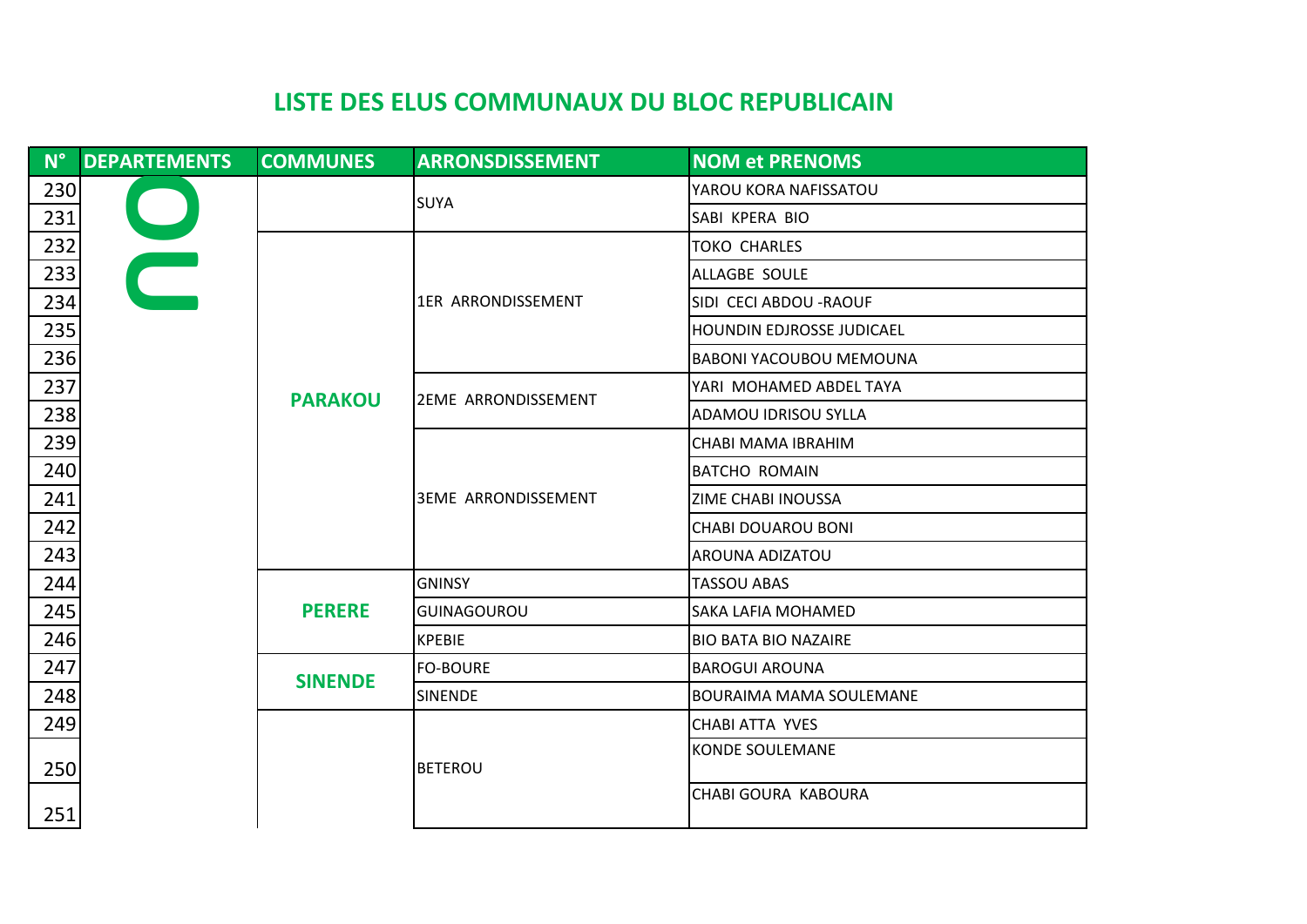|                 | N° DEPARTEMENTS | <b>COMMUNES</b>            | <b>ARRONSDISSEMENT</b> | <b>NOM et PRENOMS</b>            |
|-----------------|-----------------|----------------------------|------------------------|----------------------------------|
| 252             |                 |                            |                        | OROU BOUROU AMADOU               |
| 253             |                 | <b>TCHAOUROU</b>           | <b>KIKA</b>            | <b>IBRAHIM YAROU SIDIC</b>       |
| <u>254</u>      |                 |                            |                        | <b>TABE ASSOUMA ZACHARI</b>      |
| 255             |                 |                            | SANSON                 | SABI GADO BIO DABO               |
| 256             |                 |                            | TCHAOUROU              | <b>BENON AMADOU</b>              |
| 257             |                 |                            |                        | ALLAGBE IBRAHIM AMADOU BIO       |
| $\frac{258}{2}$ |                 |                            | <b>TCHATCHOU</b>       | <b>SABI BOUM DJOULE</b>          |
| 259             |                 |                            |                        | <b>AYENA MOUSSA</b>              |
| 260             |                 |                            | <b>BANTE</b>           | ODOUBOU DJEMBOU ALPHONSE         |
| 261             |                 |                            | llougba                | <b>AYENI COFFITHOMAS</b>         |
| 262             |                 | <b>BANTE</b>               |                        | SALIFOU ABOUDOULAYE              |
| 263             |                 |                            | <b>PIRA</b>            | <b>BOUTE YAOU AMOS</b>           |
| 264             |                 |                            | <b>AKOFFODJOULE</b>    | <b>GOYITO DENAKPO VICTORIN</b>   |
| $\frac{265}{2}$ |                 |                            |                        | DOUGBE TAMARA ROMAIN             |
| 266             |                 |                            |                        | <b>NOUNAGNON GBETONDJI ERIC</b>  |
| 267             |                 |                            | <b>DASSA II</b>        | <b>HOUEHA COMLAN LIE</b>         |
| <u>268</u>      |                 |                            |                        | <b>ONY SOUROUSEVERIN</b>         |
| 269             |                 | <b>DASSA-ZOUME KPINGNI</b> |                        | ALIDOWE DAGBEMABOU ROGER VINCENT |
| 270             |                 |                            |                        | <b>HOUDEGNI CASIMIR</b>          |
| 271             |                 |                            | LEMA                   | VEGBA SEGAN JUSTIN               |
| <u>272</u>      |                 |                            |                        | KOUKPONOU TAMEGNON OLIVIER       |
| <u>273</u>      |                 |                            | PAOUINGNAN             | KOBA AKOTCHOLE - OLA JACQUES     |
| 274             |                 |                            |                        | HOUNKPO DEGLA ANICET             |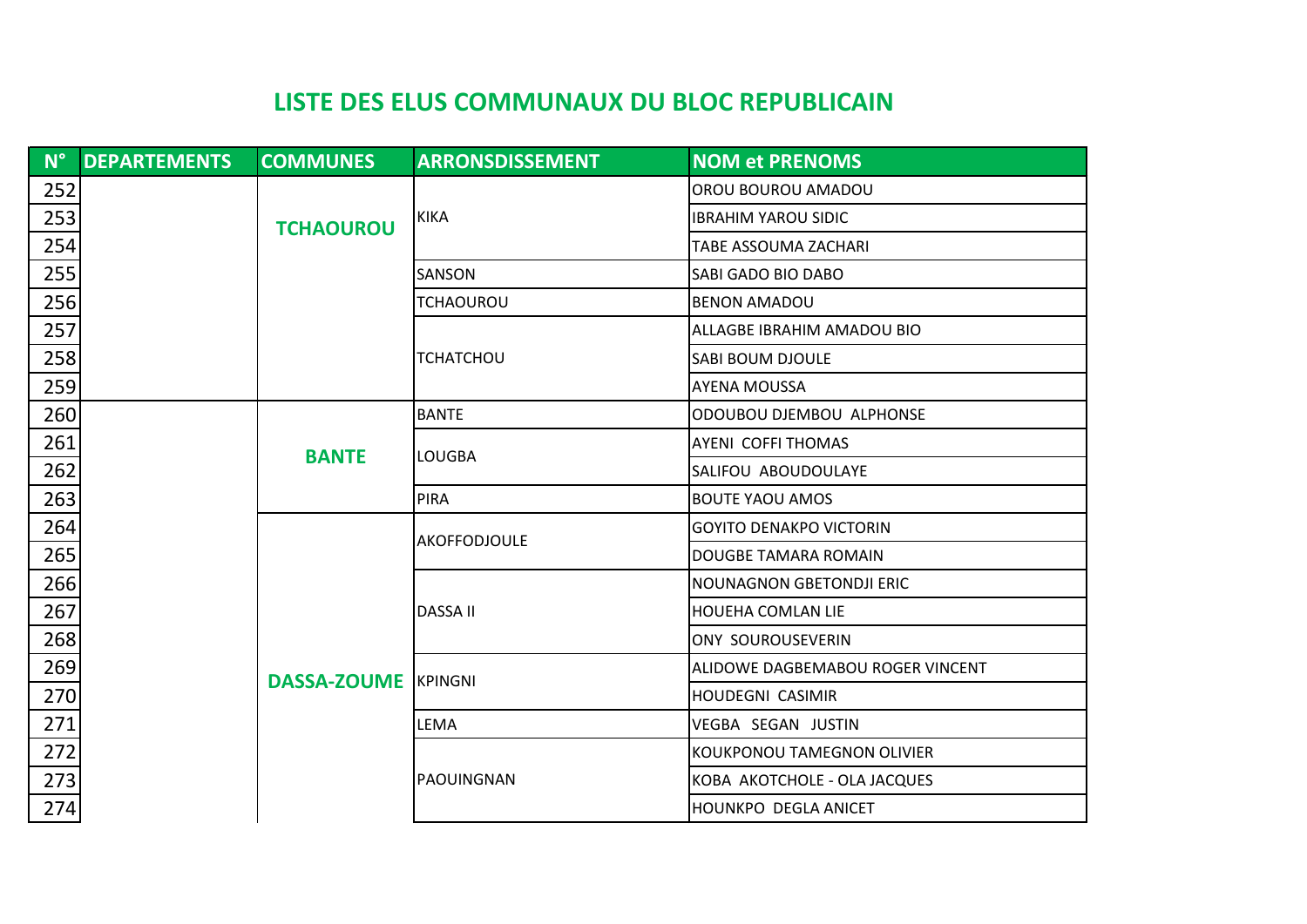|     | N° DEPARTEMENTS                                                                          | <b>COMMUNES</b> | <b>ARRONSDISSEMENT</b> | <b>NOM et PRENOMS</b>                 |
|-----|------------------------------------------------------------------------------------------|-----------------|------------------------|---------------------------------------|
| 275 |                                                                                          |                 | <b>TRE</b>             | DJINDA IBOUKOUN OGOUNGLA BENJAMIN     |
| 276 |                                                                                          |                 |                        | <b>ATTADE TOSSOU</b>                  |
| 277 |                                                                                          |                 | AKLAMPA                | LANDEKO VIDJOGNI BARTHELEMY           |
| 278 |                                                                                          |                 | <b>ASSANTE</b>         | <b>GNITONNADJEHOU DEGLA BASILE</b>    |
| 279 |                                                                                          |                 |                        | SALANON HYPOLITE                      |
| 280 |                                                                                          |                 |                        | DAGOUE COMLAN JACQUES                 |
| 281 |                                                                                          |                 | <b>GLAZOUE</b>         | MEMETON HYPPOLITE COPERNIC WISDOM     |
| 282 |                                                                                          |                 | <b>GOME</b>            | AGBARA DIEUDONNE DEDJENNAKON          |
| 283 | $\bigcirc$                                                                               | <b>GLAZOUE</b>  |                        | AGBANRIN OGOUDJE BARNABE              |
| 284 |                                                                                          |                 |                        | <b>TOKOU ASSOGBA ELIE</b>             |
| 285 |                                                                                          |                 | <b>KPAKPAZA</b>        | KASSIMOU OROUNLA LAZARE               |
| 286 | T<br>2<br>5<br>5<br>5<br>5<br>5<br>5<br>5<br>5<br>5<br>5<br>5<br>5<br>1<br>1<br><br><br> |                 |                        | DADJEDJI YAWAGNI                      |
| 287 |                                                                                          |                 | <b>OUEDEME</b>         | <b>TOSSOU HODONOU GABRIEL</b>         |
| 288 |                                                                                          |                 | <b>THIO</b>            | HOUNDOLO GILLES A. B. COMLAN          |
| 289 |                                                                                          |                 |                        | DAKEYE KOSSI FLORENTIN                |
| 290 |                                                                                          |                 | <b>ZAFFE</b>           | AFFOUKOU KOSSI FELIX                  |
| 291 |                                                                                          |                 |                        | EZINSOU YAO TIMOTHEE                  |
| 292 |                                                                                          |                 | <b>GBANLIN</b>         | <b>GNANVI CODJO SYLVAIN</b>           |
| 293 |                                                                                          |                 |                        | <b>TCHOMAKOU GBETCHEGNON SIMPLICE</b> |
| 294 |                                                                                          |                 | <b>KILIBO</b>          | AGNITOLA ADECHINA AREMOU ISAAC        |
| 295 |                                                                                          | <b>OUESSE</b>   |                        | AKPO IBIDON FIRMIN                    |
| 296 |                                                                                          |                 | LAMINOU                | TOSSOU DIDAS WILLIAM                  |
| 297 |                                                                                          |                 | <b>ODOUGBA</b>         | AKOGNINOU SECHEOU                     |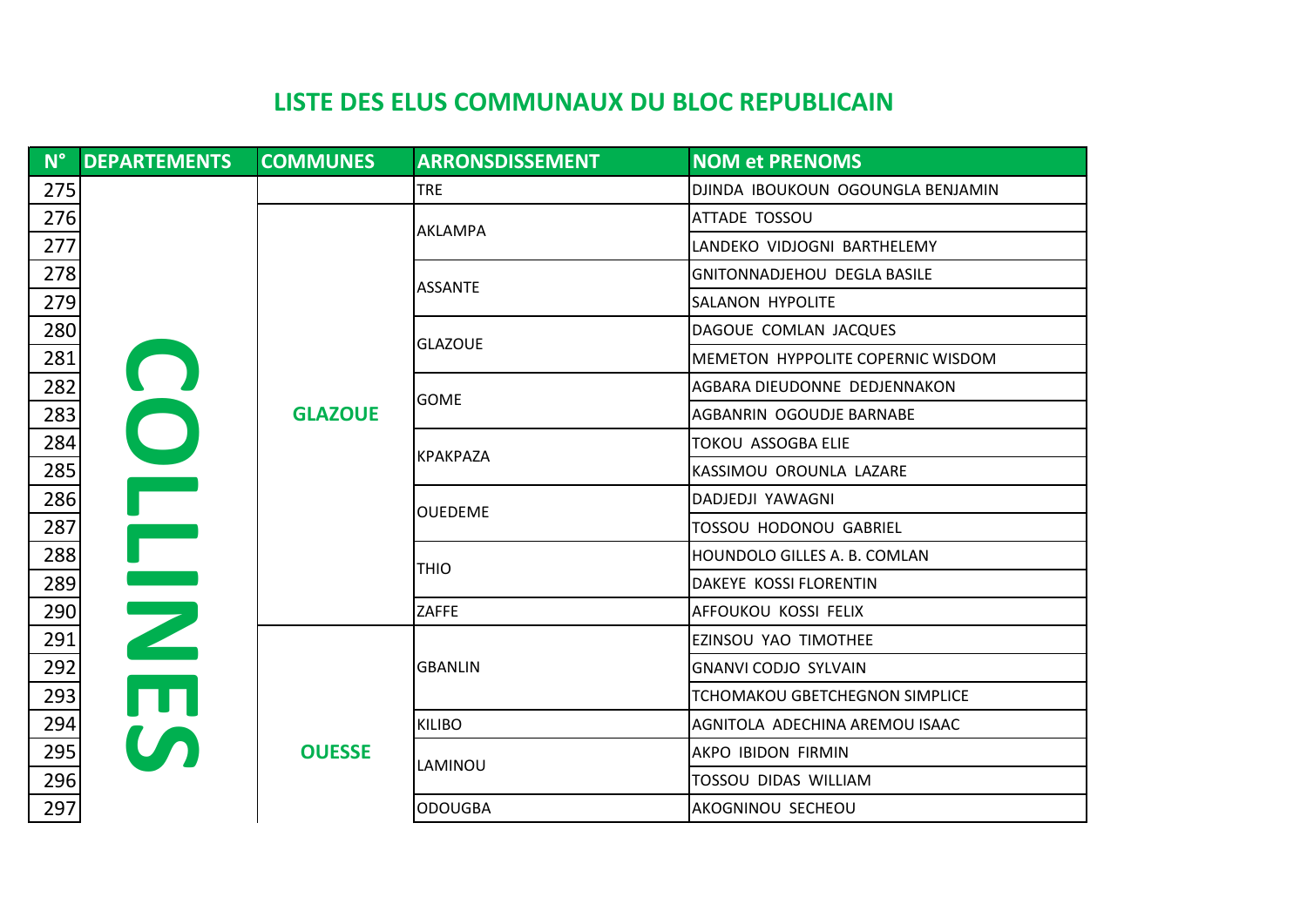|     | N° DEPARTEMENTS | <b>COMMUNES</b> | <b>ARRONSDISSEMENT</b> | <b>NOM et PRENOMS</b>         |
|-----|-----------------|-----------------|------------------------|-------------------------------|
| 298 |                 |                 |                        | <b>ESSE DOMINIQUE</b>         |
| 299 |                 |                 | <b>OUESSE</b>          | <b>OTEKPO CICA</b>            |
| 300 |                 |                 | <b>DOUME</b>           | ATCHOU DJODA FRANCOIS         |
| 301 |                 |                 | <b>GOBADA</b>          | YANWO G. VENANCE              |
| 302 |                 |                 | LAHOTAN                | HOUNGNONVI AKPOVI JACQUES     |
| 303 |                 |                 | LEMA                   | LAWANI SARAWOU                |
| 304 |                 |                 |                        | AGUESSY ZINSOU PAUL           |
| 305 |                 | <b>SAVALOU</b>  | <b>LOGOZOHE</b>        | DAMASSOH GBEI SYLVAIN         |
| 306 |                 |                 | <b>MONKPA</b>          | <b>HOUINDO DELIDJI</b>        |
| 307 |                 |                 | <b>OUESSE</b>          | KPOZE VIDEDJI EGNONNISSE ERIC |
| 308 |                 |                 |                        | TOÏHIN YESSOA EUGENE          |
| 309 |                 |                 | SAVALOU - AGA          | ALIA M.A. ALEX                |
| 310 |                 |                 |                        | <b>GBAGUIDI GRATIEN</b>       |
| 311 |                 | <b>SAVE</b>     | <b>BESSE</b>           | OLADJIDE AZARIA               |
| 312 |                 |                 | <b>OFFE</b>            | <b>AGBOMAHENAN VICTOIRE</b>   |
| 313 |                 |                 | <b>OKPARA</b>          | ALAGBE RAFIOU                 |
| 314 |                 |                 | <b>PLATO</b>           | VIGNONZAN REMY COOMLAN        |
| 315 |                 |                 | <b>SAKIN</b>           | CHALLA RAFIOU                 |
| 316 |                 |                 |                        | ATCHADE ADEBISSI ERIC         |
| 317 |                 |                 | <b>APLAHOUE</b>        | DAHOUETO INNOCENT             |
| 318 |                 |                 | <b>ATOMEY</b>          | N'TOHOSSI TOUSSAINT           |
| 319 |                 |                 |                        | NATABOU HYPOLYTE              |
| 320 |                 |                 |                        | YEBOU ELIE                    |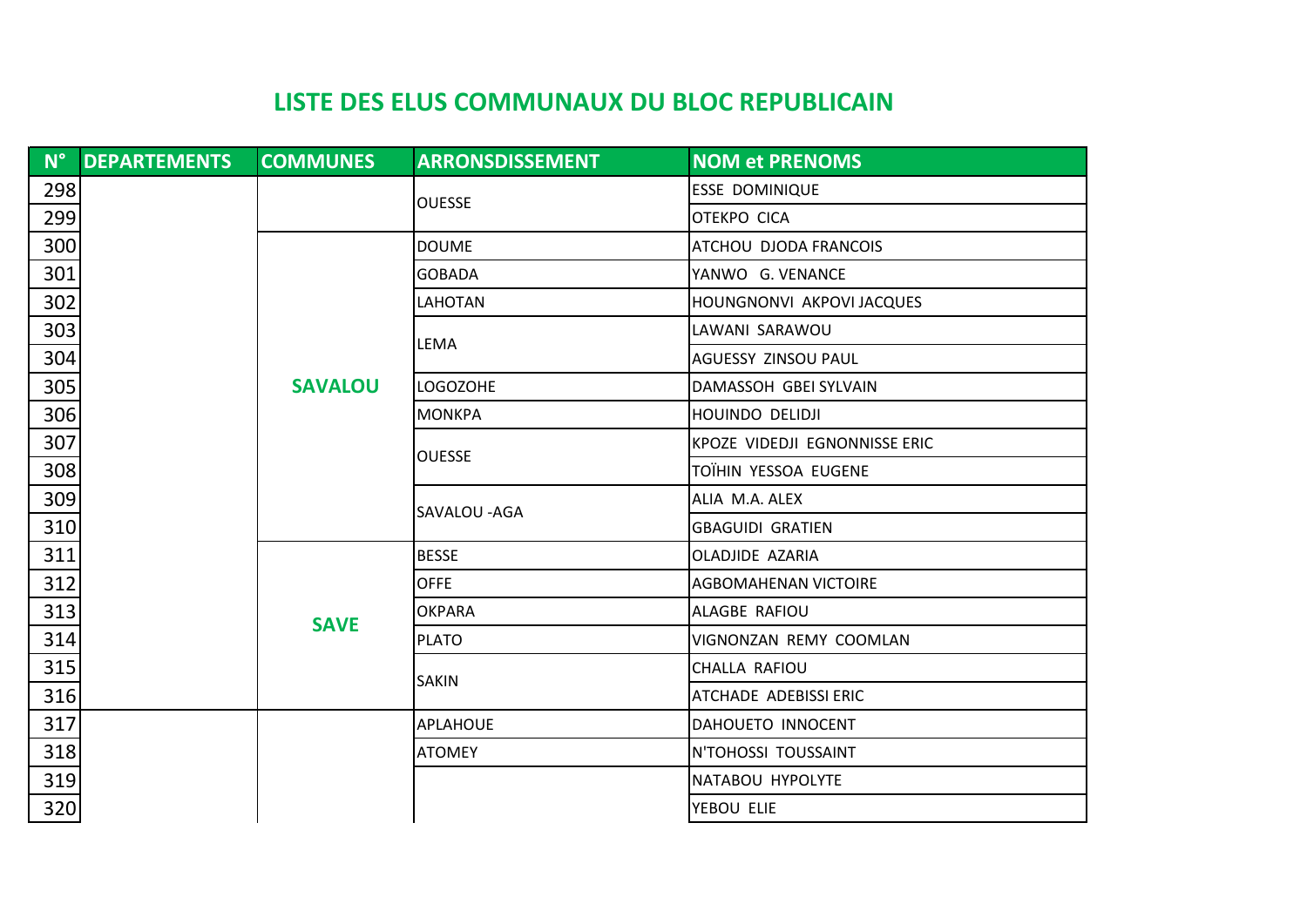| $N^{\circ}$ | <b>DEPARTEMENTS</b>     | <b>COMMUNES</b>           | <b>ARRONSDISSEMENT</b> | <b>NOM et PRENOMS</b>                 |
|-------------|-------------------------|---------------------------|------------------------|---------------------------------------|
| 321         |                         |                           | <b>AZOVE</b>           | SEMILINKO MAURICETTE VALTRUDE SEWANOU |
| 322         |                         |                           |                        | ZANGBE YAO                            |
| 323         |                         | <b>APLAHOUE</b>           |                        | KPATOUKPA DANIEL                      |
| 324         |                         |                           | <b>DEKPO-CENTRE</b>    | N'SOUGAN EMMANUEL                     |
| 325         |                         |                           | <b>GODOHOU</b>         | <b>TOSSOU CODJO VICTOR</b>            |
| 326         |                         |                           |                        | SOSSOU CASIMIR                        |
| 327         |                         |                           | <b>KISSAMEY</b>        | <b>KOLEGBE SEVERIN</b>                |
| 328         |                         |                           |                        | <b>EGAH FERDINAND</b>                 |
| 329         |                         |                           | <b>LONKLY</b>          | AGBESSI ADJIHO                        |
| 330         |                         |                           |                        | <b>FANNOU TANGLE FLORENT</b>          |
| 331         |                         |                           | <b>ADJINTIMEY</b>      | HOUEKEHOU KOFFI LUCIEN                |
| 332         |                         | <b>DJAKOTOMEY</b>         | <b>BETOUMEY</b>        | ZOUNDJI KOUESSIVI                     |
| 333         |                         |                           | <b>SOKOUHOUE</b>       | <b>BOKOUN METOVA</b>                  |
| 334         | OO                      |                           | <b>AYOMI</b>           | SOLAGBE COMLAN                        |
| 335         |                         |                           |                        | ACACKPO CODJO VINCENT                 |
| 336         |                         | <b>DOGBO</b>              | <b>TOTA</b>            | SODJINOU KOUESSI NESTOR               |
| 337         |                         |                           |                        | ADJALLA AMBROISE                      |
| 338         |                         |                           |                        | <b>AKAKPO YRENE</b>                   |
| 339         | $\overline{\mathbf{u}}$ |                           |                        | <b>TOGBEVI HONFIN GABRIEL</b>         |
| 340         |                         |                           | <b>ADJAHONME</b>       | <b>FANGBEDJI AGBOZO BERNARD</b>       |
| 341         | $\overline{\mathbf{U}}$ |                           |                        | TCHOKODO JEAN                         |
| 342         |                         |                           | <b>AHOGBEYA</b>        | ADJAMAGNI JESUS-GNON JUSTIN           |
| 343         |                         | <b>KLOUEKANMEY</b> DJOTTO |                        | MEDETO HONORE                         |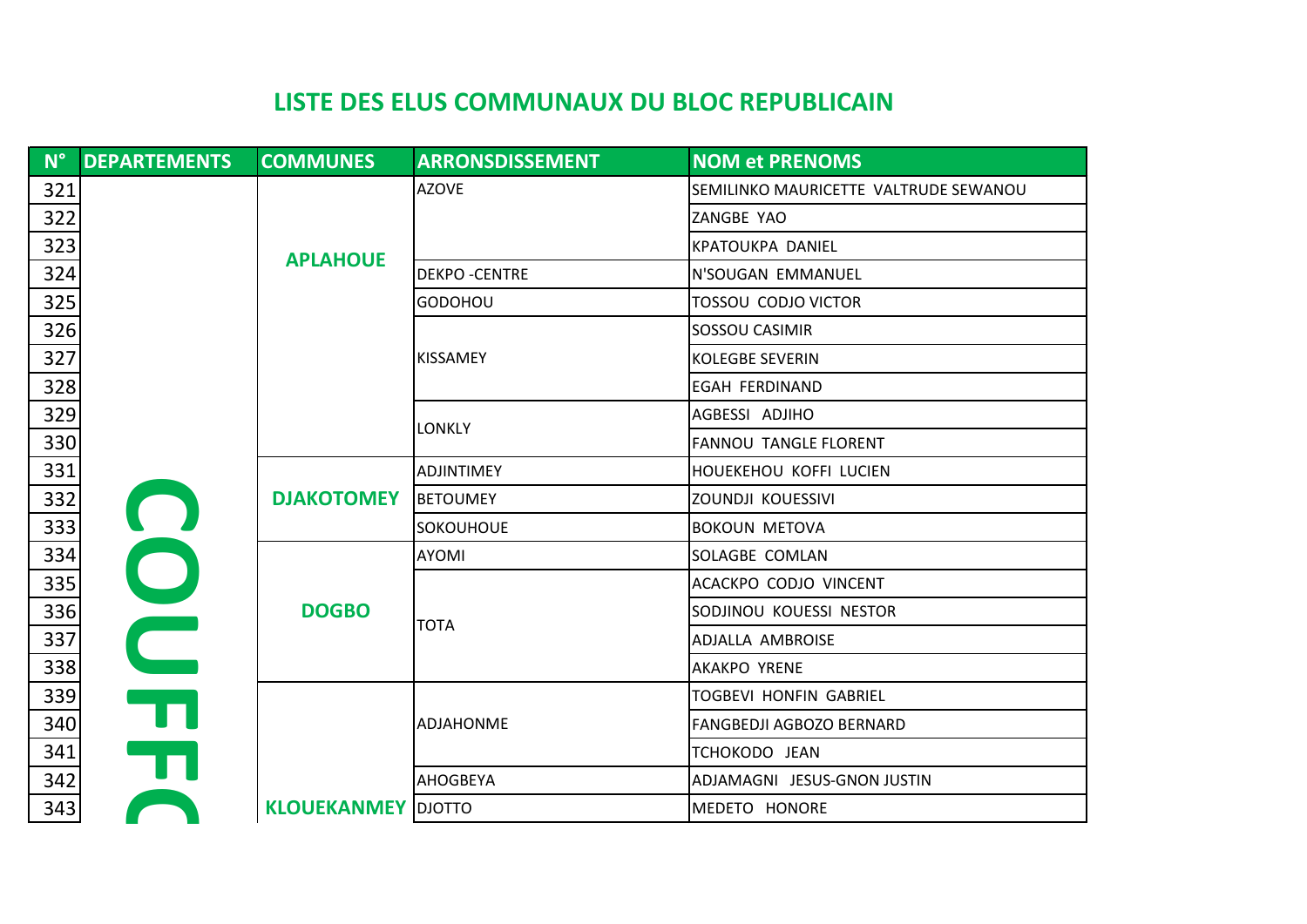| $N^{\circ}$ | <b>DEPARTEMENTS</b> | <b>COMMUNES</b> | <b>ARRONSDISSEMENT</b> | <b>NOM et PRENOMS</b>              |
|-------------|---------------------|-----------------|------------------------|------------------------------------|
| 344         |                     |                 |                        | YOVOGBE FELIX                      |
| 345         |                     |                 | <b>KLOUEKANMEY</b>     | FIOGBE ATTANNON TCHENAGNON MATHIAS |
| 346         |                     |                 |                        | <b>OUOROU ASSANE</b>               |
| 347         |                     |                 | LANTA                  | <b>ADAVI ATHANASE</b>              |
| 348         |                     |                 | ADOUKANDJI             | LENEKPO MARC                       |
| 349         |                     |                 | AHOMADEGBE             | <b>ADIWA GERARD</b>                |
| 350         |                     | <b>LALO</b>     | <b>HLASSAME</b>        | TOVIGNON MARCELLIN                 |
| 351         |                     |                 |                        | <b>HOUINOU MAURICE</b>             |
| 352         |                     |                 |                        | <b>ABALLO DENIS</b>                |
| 353         |                     |                 | <b>ADJIDO</b>          | <b>GOUSSOU JONAS</b>               |
| 354         |                     |                 | <b>AVEDJIN</b>         | <b>GOUVI HUBERT</b>                |
| 355         |                     |                 | <b>DOKO</b>            | AGBOHOUNGA ALBERT                  |
| 356         |                     | <b>TOVIKLIN</b> | <b>HOUEDIGLI</b>       | <b>BALLO CODJO MARTIAL</b>         |
| 357         |                     |                 |                        | <b>TCHIKPE ESKIL</b>               |
| 358         |                     |                 | <b>TOVIKLIN</b>        | MONHOUSSOU MOUSSOU                 |
| 359         |                     |                 |                        | <b>SOKEGBE CLEMENT</b>             |
| 360         |                     |                 | <b>MANIGRI</b>         | <b>AYENA YACOUBA</b>               |
| 361         |                     |                 |                        | TASSOU ZAKARI FILIKIBIROU          |
| 362         |                     | <b>BASSILA</b>  | PENESSOULOU            | ASSA ABDOURAMANE SABIROU           |
| 363         |                     |                 |                        | <b>ADAM KARIMOU</b>                |
| 364         |                     |                 |                        | <b>FOUSSENI KASSOUM</b>            |
| 365         |                     |                 | <b>ANANDANA</b>        | <b>KONDE LOUIS</b>                 |
| 366         |                     |                 |                        | SEIBOU IDRISSOU                    |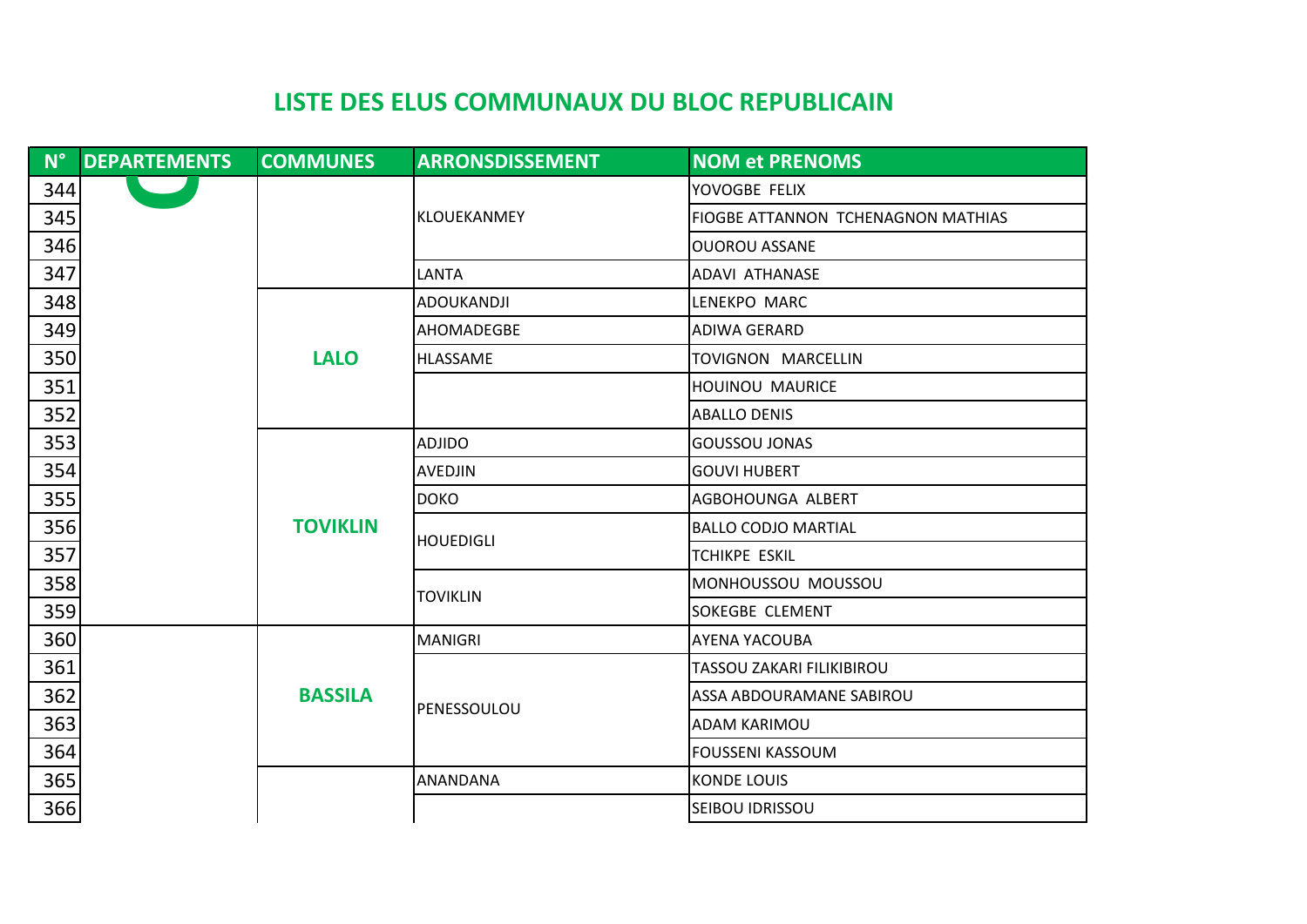| $N^{\circ}$ | <b>DEPARTEMENTS</b> | <b>COMMUNES</b> | <b>ARRONSDISSEMENT</b> | <b>NOM et PRENOMS</b>               |
|-------------|---------------------|-----------------|------------------------|-------------------------------------|
| 367         |                     |                 | <b>COPARGO</b>         | <b>ISSOUMAN YACOUBOU</b>            |
| 368         |                     | <b>COPARGO</b>  |                        | <b>IBRAHIMA MOHAMA-AOUALI</b>       |
| 369         |                     |                 |                        | TCHOMOGO ABOUDOU DJALILOU           |
| 370         |                     |                 | PABEGOU                | DAFASSAWA GARBA                     |
| 371         |                     |                 | <b>SINGRE</b>          | GAOU-KPASSI IDRISSOU                |
| 372         |                     |                 | <b>BAREI</b>           | <b>MOUSSA YAYA SABIROU</b>          |
| 373         |                     |                 |                        | <b>BONI BOUKARY SAKIROU</b>         |
| 374         |                     |                 |                        | <b>ABRAHAM AKPALLA ABISCHAI</b>     |
| 375         |                     |                 | <b>BARIENOU</b>        | AMADOU IDRISSOU                     |
| 376         |                     |                 |                        | SABOUYA DRAMANE IBRAHIM OMEGA       |
| 377         |                     |                 | <b>BELLEFOUNGOU</b>    | <b>TAKPARA SIDI BONI</b>            |
| 378         |                     |                 |                        | IDRISSOU ABDOURAHA MOHAMED SALISSOU |
| 379         |                     |                 | <b>DJOUGOU I</b>       | <b>MOUSSA FOUSSENI BIO</b>          |
| 380         |                     |                 |                        | <b>AMADOU DJIBRIL</b>               |
| 381         |                     |                 |                        | SEÏBOU ABDOUL MALIK                 |
| 382         |                     |                 | <b>DJOUGOU II</b>      | SALIOU MOUHAMANE                    |
| 383         | DN                  | <b>DJOUGOU</b>  |                        | ISSA ALASANE TRAORE ISMAILOU        |
| 384         |                     |                 | <b>DJOUGOU III</b>     | <b>BIAOU SALISSOU KEREKOU</b>       |
| 385         |                     |                 |                        | <b>MAMAN YAYA ISSIFOU TOURE</b>     |
| 386         | 0                   |                 |                        | <b>ISSA SIDI</b>                    |
| 387         |                     |                 | <b>KOLOCONDE</b>       | <b>IDRISSOU YAYA</b>                |
| 388         |                     |                 |                        | <b>MAMAN SALIFOU</b>                |
| 389         |                     |                 |                        | <b>BIO-TOKO MOUHAMADOU</b>          |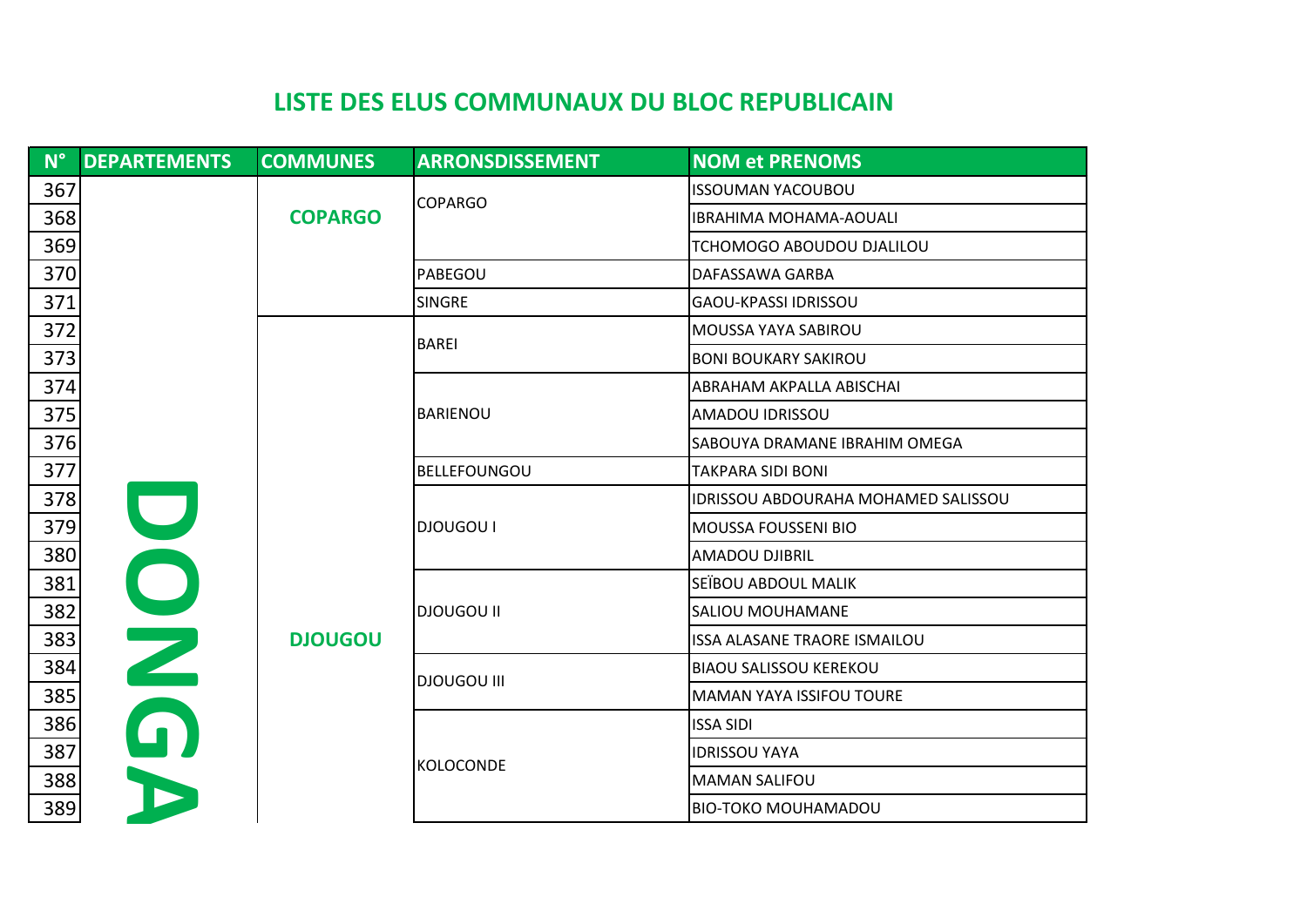| $N^{\circ}$ | <b>DEPARTEMENTS</b> | <b>COMMUNES</b> | <b>ARRONSDISSEMENT</b>     | <b>NOM et PRENOMS</b>                   |
|-------------|---------------------|-----------------|----------------------------|-----------------------------------------|
| 390         |                     |                 |                            | <b>BASSABI DJARA MICAEL</b>             |
| 391         |                     |                 | ONKLOU                     | ZOUMAROU ALASSANE                       |
| 392         |                     |                 |                            | YAKA PAUL EMMANUEL                      |
| 393         |                     |                 | PARTAGO                    | <b>SEIBOU KARIMOU</b>                   |
| 394         |                     |                 | <b>SEROU</b>               | <b>ZOUMAROU TAIROU</b>                  |
| 395         |                     |                 |                            | <b>BINDA ISSA</b>                       |
| 396         |                     |                 | <b>BADJOUDE</b>            | KOULAWELE ALIDOU SAKIBOU                |
| 397         |                     |                 | <b>KOMDE</b>               | <b>TCHAO GADO SOULEYMANE</b>            |
| 398         |                     |                 |                            | AKABOSSI ABDOU-DJALILOU                 |
| 399         |                     |                 | <b>OUAKE</b>               | <b>OUOLOU DRAMANE</b>                   |
| 400         |                     |                 |                            | <b>SALIFOU SANNI</b>                    |
| 401         |                     | <b>OUAKE</b>    |                            | ZACARI MOUSTAPHA                        |
| 402         |                     |                 | <b>SAMERE 1</b>            | MOUKAÏLA IKILILOU                       |
| 403         |                     |                 |                            | SEBAI ABDOU-AZIZ                        |
| 404         |                     |                 |                            | <b>ISSA KASSIM ADOM</b>                 |
| 405         |                     |                 | <b>SEMERE 2</b>            | TAKPA ISSIFOU ABDOUL-RABIOU             |
| 406         |                     |                 |                            | PILINGA LALALAC YOHAN                   |
| 407         |                     |                 | <b>TCHALINGA</b>           | <b>TALE ABALO BERNARD</b>               |
| 408         |                     |                 | <b>1ER ARRONDISSEMENT</b>  | TOVITCHEDE DOSSOU LANDEGE               |
| 409         |                     |                 | <b>2EME ARRONDISSEMENT</b> | <b>HOUEDAKOR DOVI DAVID FRANCK</b>      |
| 410         |                     |                 |                            | <b>GNONSE PADONOU PIERRE NOUGBOGNON</b> |
| 411         |                     |                 | <b>3EME ARRONDISSEMENT</b> | AGBODJOGBE VIRGINIE SIMPLICE            |
| 412         |                     |                 |                            | LIGAN ISAAC DJIDJOHO                    |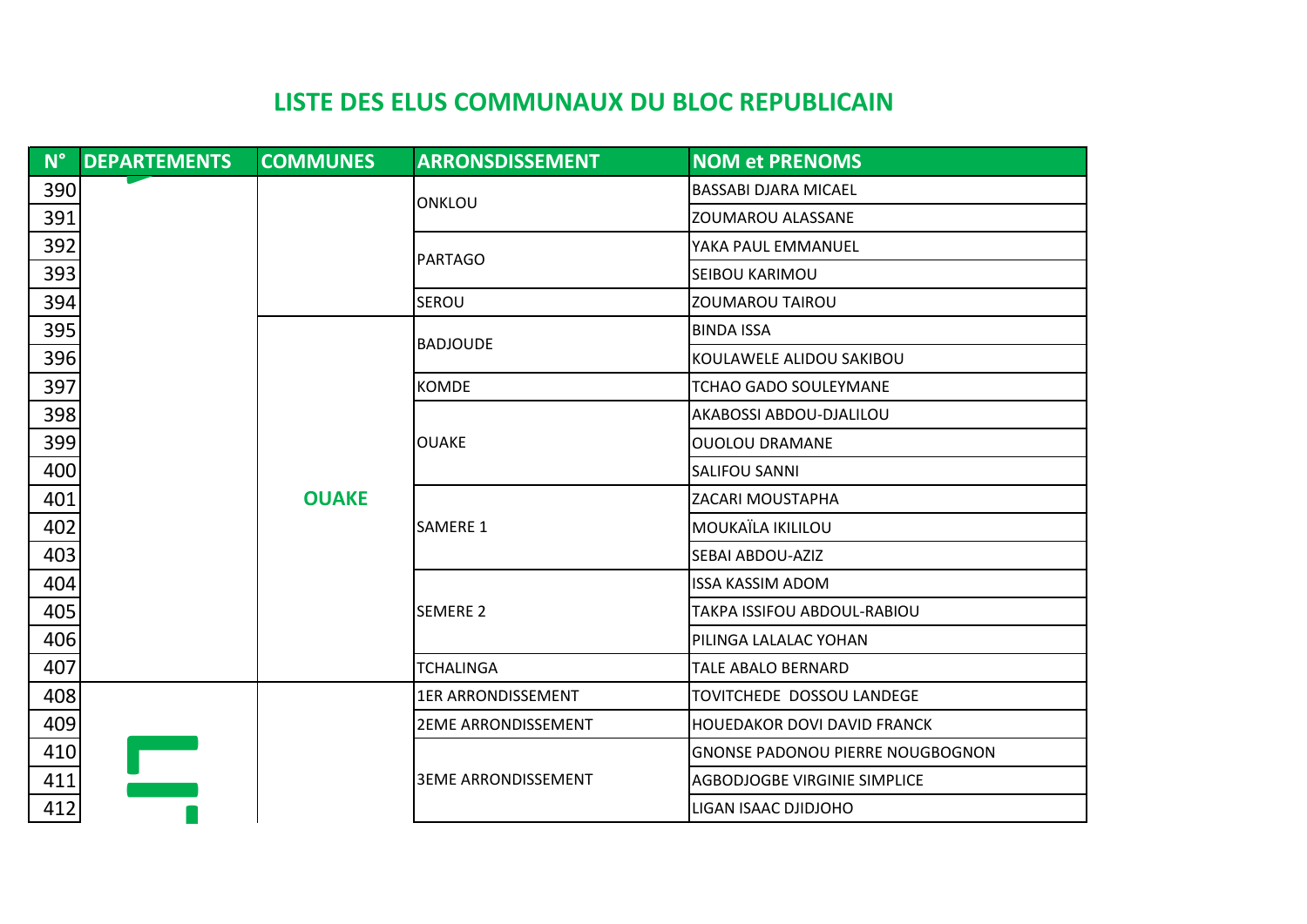| $N^{\circ}$ | <b>DEPARTEMENTS</b> | <b>COMMUNES</b> | <b>ARRONSDISSEMENT</b>      | <b>NOM et PRENOMS</b>                  |
|-------------|---------------------|-----------------|-----------------------------|----------------------------------------|
| 413         |                     |                 | <b>4EME ARRONDISSEMENT</b>  | <b>HOUSSOU CHRISTOPHE</b>              |
| 414         |                     |                 | <b>6EME ARRONDISSEMENT</b>  | <b>SEWA ARMEL FLORENT</b>              |
| 415         |                     |                 |                             | <b>BOCCO ANGE DONATIEN</b>             |
| 416         |                     | <b>COTONOU</b>  |                             | <b>BELLO TESSILIMI LAMIDI</b>          |
| 417         |                     |                 | <b>7EME ARRONDISSEMENT</b>  | <b>BOCO IRIS MURIEL</b>                |
| 418         |                     |                 |                             | ASSOGBA COMLAN HENRI                   |
| 419         | カト                  |                 | <b>9EME ARRONDISSEMENT</b>  | <b>VIGNISSY PIERROT</b>                |
| 420         |                     |                 | <b>10EME ARRONDISSEMENT</b> | <b>HOUNNOU GEORGES YVES MARTIAL</b>    |
| 421         |                     |                 | <b>11EME ARRONDISSEMENT</b> | RAYMOND GEORGES AYAOVI                 |
| 422         |                     |                 |                             | AHOUANDOGBO MIDOKPE CYRIELLE CLARA     |
| 423         |                     |                 |                             | DE SOUZA REBECCA REGINA                |
| 424         |                     |                 | <b>12EME ARRONDISSEMENT</b> | <b>ADINGNI PIPAUL</b>                  |
| 425         |                     |                 |                             | <b>GBENOU LEOPOLD</b>                  |
| 426         |                     |                 | <b>13EME ARRONDISSEMENT</b> | <b>HOUDELADJI EMILE</b>                |
| 427         |                     |                 |                             | LOKO KOSSIVI GERMAIN                   |
| 428         |                     |                 | <b>ADOHOUN</b>              | <b>ADANKANHOUNDE MAHOUSSI CYRILLE</b>  |
| 429         |                     |                 |                             | <b>TONOUDO PIERROT</b>                 |
| 430         |                     | <b>ATHIEME</b>  |                             | <b>GNAMEY KOMLAN GILBERT</b>           |
| 431         |                     |                 | <b>ATHIEME</b>              | <b>ADANSY FIRMIN</b>                   |
| 432         |                     |                 |                             | <b>AGOUTCHON COFFI GERARD FRANCOIS</b> |
| 433         |                     |                 |                             | DANSOU KOCOU SATURNIN                  |
| 434         |                     |                 | <b>KPINNOU</b>              | <b>KAKPO YAO BIENVENU</b>              |
| 435         |                     |                 | LOBOGO                      | OSSOUE MAHOUTONDJI DIALLO              |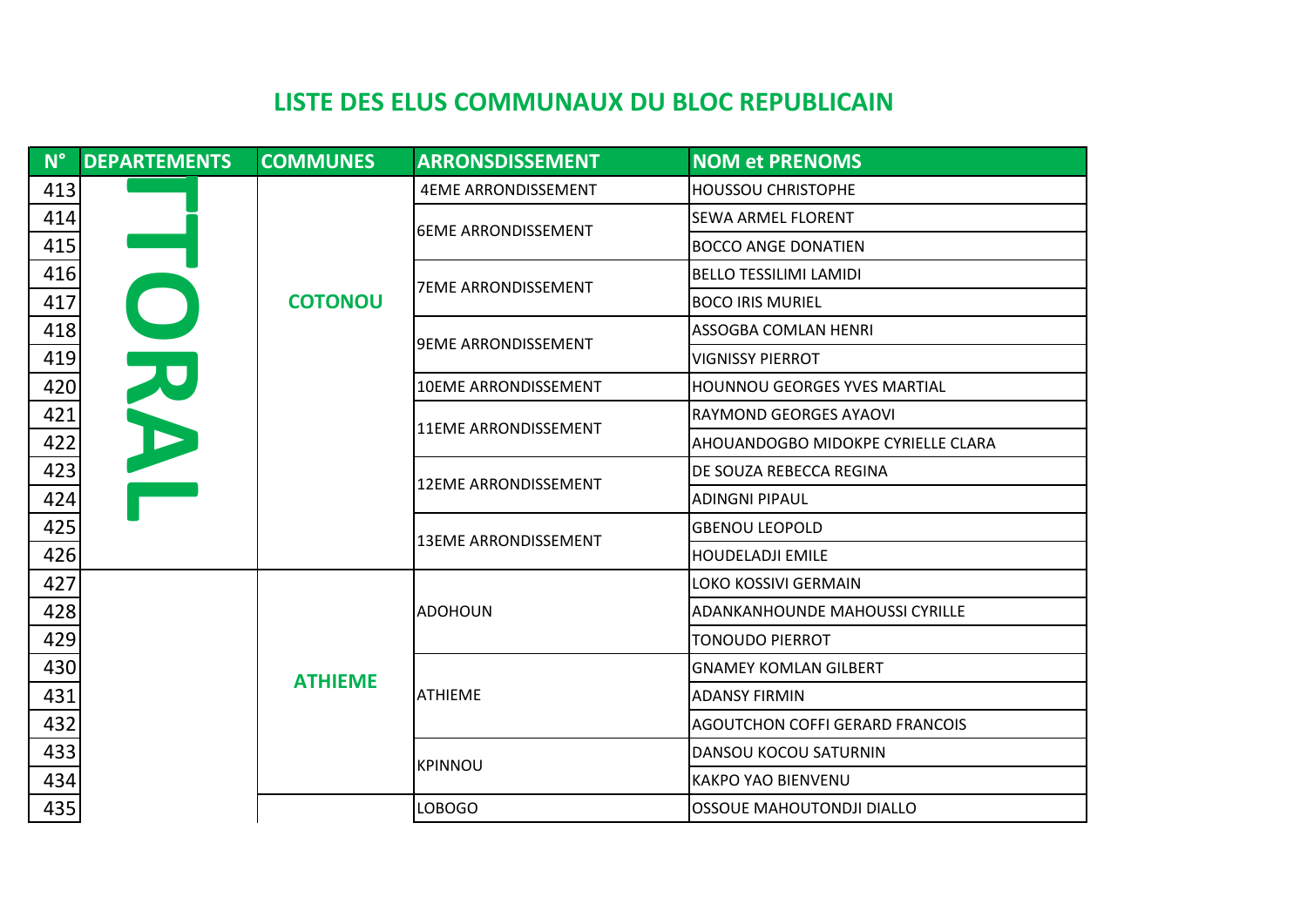|     | N° DEPARTEMENTS | <b>COMMUNES</b>   | <b>ARRONSDISSEMENT</b> | <b>NOM et PRENOMS</b>                   |
|-----|-----------------|-------------------|------------------------|-----------------------------------------|
| 436 |                 |                   |                        | <b>AKODJINOU COSSI GUSTAVE</b>          |
| 437 |                 | <b>BOPA</b>       | <b>POSSOTOME</b>       | <b>SOSSOU MARCEL</b>                    |
| 438 |                 |                   |                        | <b>AGONZAN MARCEL</b>                   |
| 439 |                 |                   | <b>YEGODOE</b>         | <b>GBOGBOTA FRANCOIS</b>                |
| 440 |                 |                   | <b>AGATOGBO</b>        | <b>DOSSOU BESSAN</b>                    |
| 441 |                 |                   |                        | SOWANOU AUREL VINCENT                   |
| 442 |                 |                   | <b>AKODEHA</b>         | <b>AYI MATHIEU</b>                      |
| 443 |                 |                   |                        | <b>DOSSOU KOUASSI INNOCENT</b>          |
| 444 |                 |                   |                        | <b>ADANHOKPE COFFI BERNARD</b>          |
| 445 |                 | <b>COME</b>       |                        | <b>HOUNNOUVI PIERRE</b>                 |
| 446 |                 |                   |                        | <b>ANATO KOMLAN BRILLANT</b>            |
| 447 |                 |                   | COME                   | <b>DAH KOKOU TOUSSAINT</b>              |
| 448 |                 |                   |                        | HOUNSOUKIN EUSTACHE                     |
| 449 |                 |                   |                        | HOUNNOU YAO CELESTIN                    |
| 450 | NON             |                   |                        | ANANI RUFIN HOUESSOUVI                  |
| 451 |                 |                   | <b>OUMAKO</b>          | <b>ANANI AGBEGNINOU ROBERT</b>          |
| 452 |                 |                   | <b>AGOUE</b>           | <b>CHATIGRE EDMOND MAHUGNON</b>         |
| 453 |                 | <b>GRAND-POPO</b> | DJANGLANMEY            | <b>KPATCHA COCOU RICHARD</b>            |
| 454 |                 |                   | GRAND-POPO             | AMOUSSOU-ABLO BENJAMIN AGOSSOU CLOTAIRE |
| 455 |                 |                   | <b>DAHE</b>            | <b>KPLACATCHA JOSEPH</b>                |
| 456 |                 |                   |                        | DOTOU MAHOUGNON MOISE                   |
| 457 |                 |                   |                        | <b>ZOCLI DIDIER</b>                     |
| 458 |                 |                   | <b>DOUTOU</b>          | <b>TAVI PASCAL</b>                      |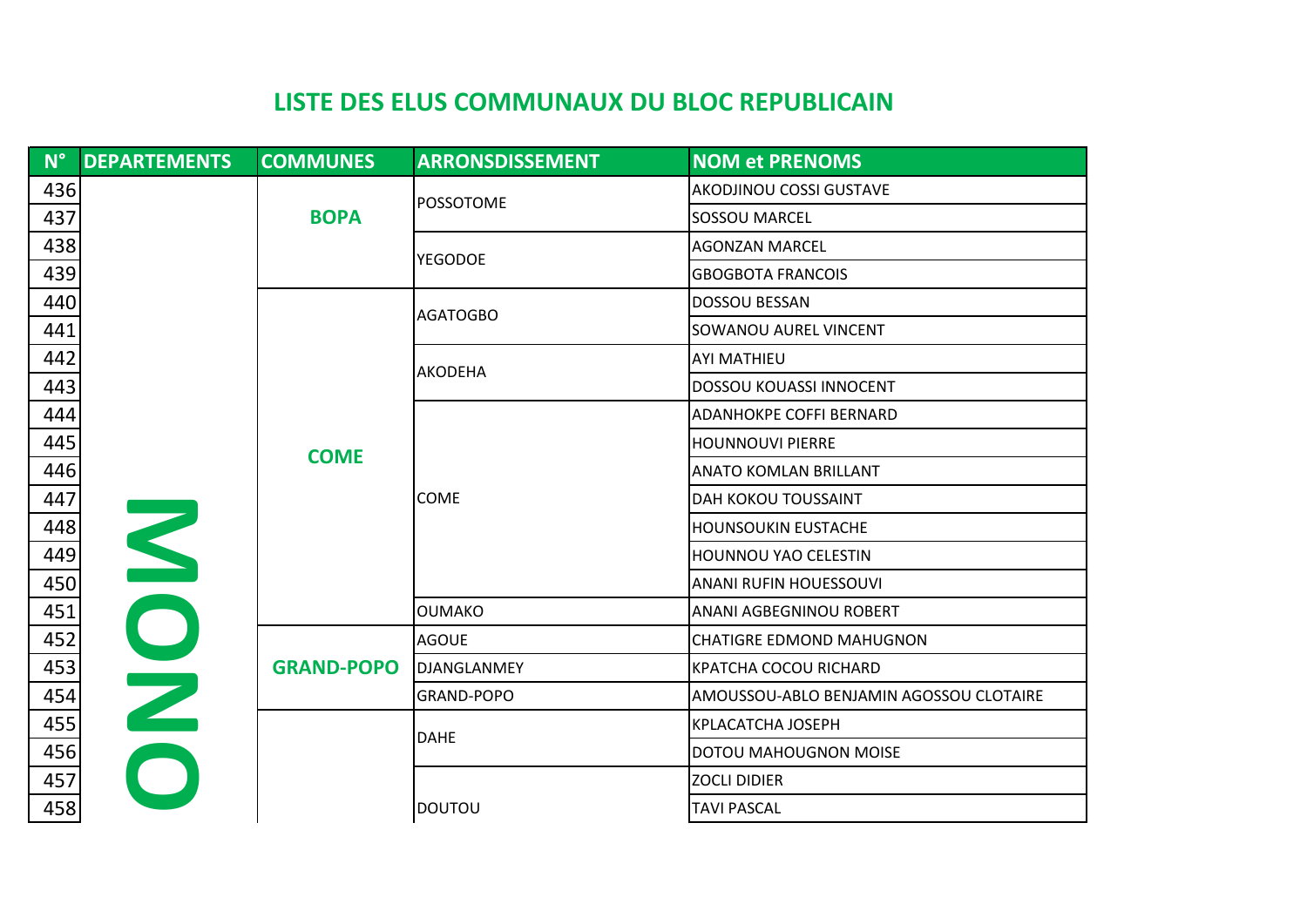|     | N° DEPARTEMENTS | <b>COMMUNES</b>  | <b>ARRONSDISSEMENT</b> | <b>NOM et PRENOMS</b>                  |
|-----|-----------------|------------------|------------------------|----------------------------------------|
| 459 |                 |                  |                        | <b>SOSSA CASIMIR</b>                   |
| 460 |                 |                  |                        | <b>BESSANH COMLAN ROGER</b>            |
| 461 |                 |                  | <b>HONHOUE</b>         | <b>HOUNKPE SOSSA PIERRE</b>            |
| 462 |                 | <b>HOUEYOGBE</b> | <b>HOUEYOGBE</b>       | DOMINGO CYRIAQUE                       |
| 463 |                 |                  |                        | <b>TOSSAVI IDE BENOIT</b>              |
| 464 |                 |                  |                        | SOSSOU COOVI JULES                     |
| 465 |                 |                  | <b>SE</b>              | <b>FAÏNOU CIRILLE COMLAN</b>           |
| 466 |                 |                  |                        | KOUDOUMI DANSOU ALBERT                 |
| 467 |                 |                  |                        | <b>GBOCLOU MAWUENAN COMLAN FABRICE</b> |
| 468 |                 |                  | <b>ZOUNGBONOU</b>      | <b>DOSSOU KOUAMI</b>                   |
| 469 |                 |                  |                        | KOUNOUDJI JULIEN                       |
| 470 |                 |                  | <b>HOUIN</b>           | SOZEHOUE ANANI FELIX                   |
| 471 |                 |                  |                        | SOZANGBE RAPHAEL                       |
| 472 |                 |                  | <b>KOUDO</b>           | <b>DEGBEY MARTIN</b>                   |
| 473 |                 |                  |                        | MONTCHO IGNACE KOUGBO                  |
| 474 |                 | <b>LOKOSSA</b>   |                        | <b>AGONKPO ARNAUD BORIS</b>            |
| 475 |                 |                  | <b>LOKOSSA</b>         | <b>KENOU LUCIEN</b>                    |
| 476 |                 |                  |                        | <b>GARBA RABIOU</b>                    |
| 477 |                 |                  |                        | <b>HOTOUNOU ROGER</b>                  |
| 478 |                 |                  | OUEDEME-ADJA           | <b>KINMAHOU KOUESSI BRICE</b>          |
| 479 |                 |                  | <b>ADJARRA 1</b>       | <b>HOUNVIO ABIODOUN JANVIER</b>        |
| 480 |                 |                  |                        | SEYIBOU GANIOU                         |
| 481 |                 |                  | <b>ADJARRA 2</b>       | METONHEVI KOTIN DOSSOU GERMAIN         |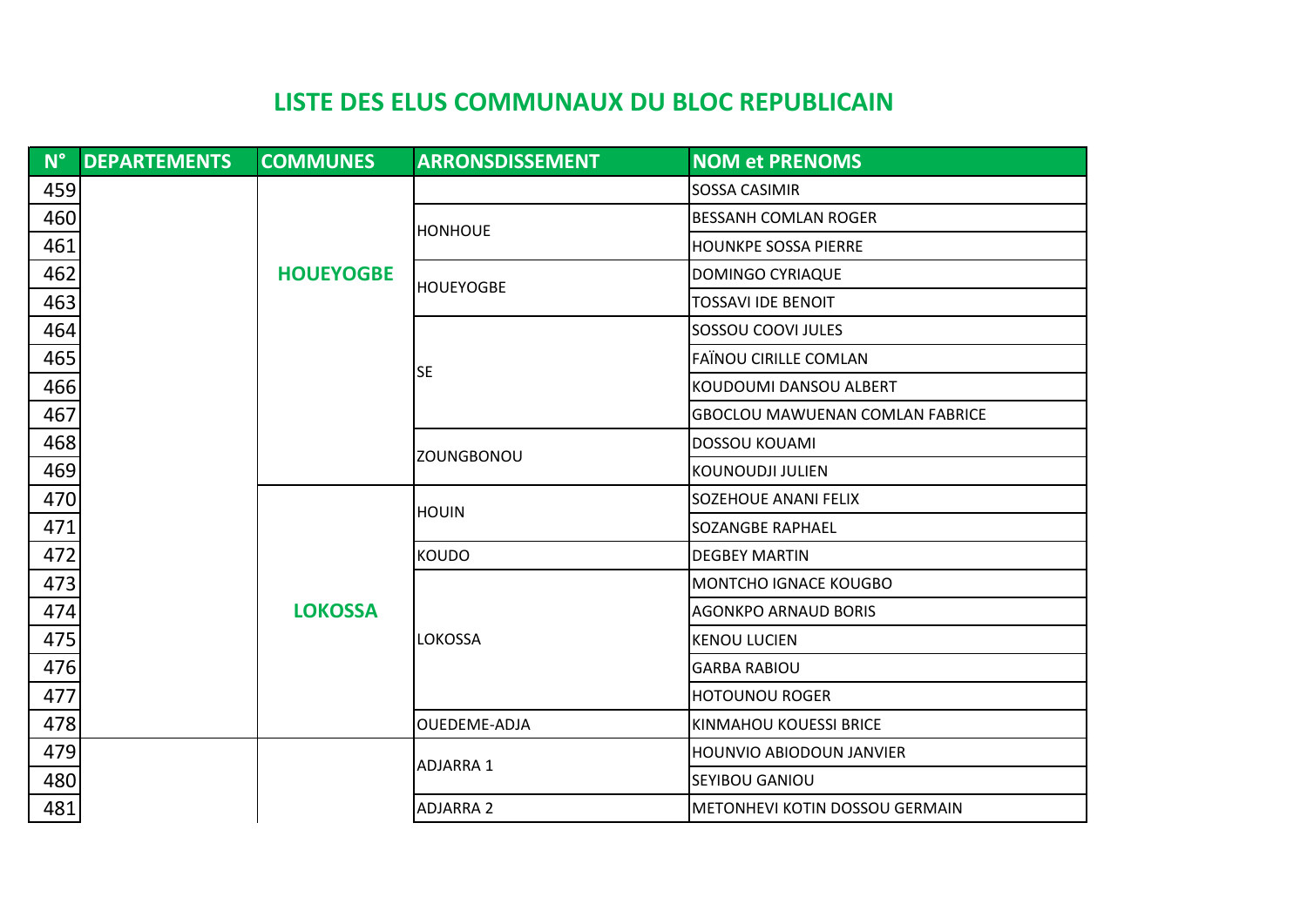| <b>DEPARTEMENTS</b><br>$N^{\circ}$ | <b>COMMUNES</b> | <b>ARRONSDISSEMENT</b> | <b>NOM et PRENOMS</b>                |
|------------------------------------|-----------------|------------------------|--------------------------------------|
| 482                                |                 | <b>AGLOGBE</b>         | <b>GBESSEMEHLAN DOSSOU CLEMENT</b>   |
| 483                                | <b>ADJARRA</b>  | <b>HONVIE</b>          | <b>DJEBOU SOUROU FLORENT</b>         |
| 484                                |                 | MALANHOUI              | <b>AGUEH KEVIN S. AFOLABI</b>        |
| 485                                |                 |                        | ZANNOU YONHOSSOU VALERE              |
| 486                                |                 | MEDEDJONOU             | <b>FADEYI ALOUKOU TIBURCE</b>        |
| 487                                |                 |                        | HOVOZOUNKOU ADJIMOU GREGOIRE         |
| 488                                |                 | <b>ADJOHOUN</b>        | ZANNOU-AGBO SETONDJI FRANCOIS        |
| 489                                |                 |                        | DJOSSOU MITONGNINOU SEHOU            |
| 490                                |                 | AKPADANOU              | <b>KIKI GODONOU ESTEL</b>            |
| 491                                |                 | AWONOU                 | ZANNOUKPITI HOUSSOU                  |
| 492                                |                 | <b>AZOWLISSE</b>       | <b>FATON GBEYIDE SEMANOU EDOUARD</b> |
| 493                                | <b>ADJOHOUN</b> |                        | <b>KAKPO KAFOULI</b>                 |
| 494                                |                 | <b>DEME</b>            | <b>HOUNDEGANME FRANCOIS</b>          |
| 495                                |                 |                        | <b>AGBANMAYITO SEMALON</b>           |
| 496                                |                 | <b>GANGBAN</b>         | <b>AVOCE NOEL</b>                    |
| 497                                |                 |                        | OKE SALAKO AIME                      |
| 498                                |                 | <b>TOGBOTA</b>         | <b>HOUNKANRIN DENIS</b>              |
| 499                                |                 | AVAGBODJI              | KPANOUGO HOUSSA MARCELLIN            |
| 500                                |                 | <b>HOUEDOME</b>        | <b>DEGBO HOUINDO JAMES</b>           |
| 501                                | <b>AGUEGUES</b> |                        | ATINDEHOU TADAGBE JOSUE              |
| 502                                |                 | ZOUNGAME               | <b>TOVIDE AGOSSOU PIERRE</b>         |
| 503                                |                 |                        | <b>HOUNGA ANTOINE</b>                |
| 504                                |                 |                        | YAOTCHA ALEXANDRE                    |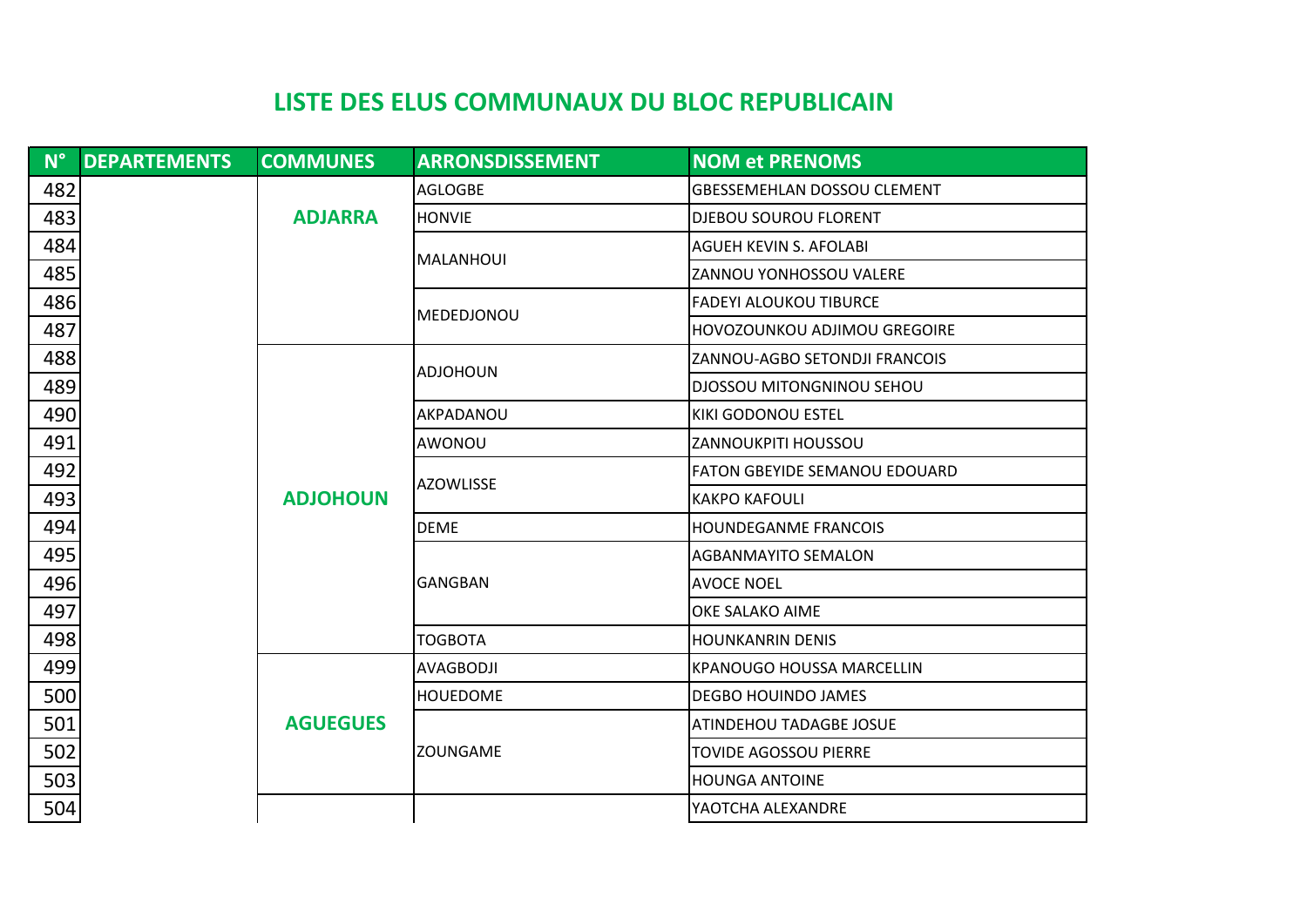| $N^{\circ}$ | <b>DEPARTEMENTS</b> | <b>COMMUNES</b>  | <b>ARRONSDISSEMENT</b> | <b>NOM et PRENOMS</b>                |
|-------------|---------------------|------------------|------------------------|--------------------------------------|
| 505         |                     |                  | <b>AKPRO-MISSERETE</b> | <b>HOUNDENOU AGOSSOU ALBERT</b>      |
| 506         |                     |                  |                        | TCHOGOUN REINE DENAGNI               |
| 507         |                     |                  |                        | <b>GNONLONFOUN ENAGNON ETIENNE</b>   |
| 508         |                     |                  | <b>GOME-SOTA</b>       | <b>METONHEVI MISSIGBETO PHILIPPE</b> |
| 509         |                     | <b>AKPRO-</b>    | KOTAGON                | HOUNGBO SEWANOUDE ERNEST             |
| 510         |                     | <b>MISSERETE</b> |                        | HOUNKPEVI ZINSOU DANIEL              |
| 511         |                     |                  |                        | YANKOTI SAMUEL                       |
| 512         |                     |                  | <b>VAKON</b>           | AVOCEFOHOUN BIOWA ROMEO              |
| 513         |                     |                  |                        | KOUDJO SENOU SERGE EDGARD            |
| 514         |                     |                  | <b>ZOUNGBOME</b>       | <b>ADIGBONON AHOUANSE BARTHELEMY</b> |
| 515         |                     |                  |                        | <b>MONTCHO ROMAIN</b>                |
| 516         |                     |                  |                        | DEGBOGBAHOUN MAHOUGNON EDMOND        |
| 517         |                     |                  | <b>ATCHOUKPA</b>       | OSSENI RACHIDI ADECHINA              |
| 518         |                     |                  |                        | <b>DJOSSOU GODONOU GILBERT</b>       |
| 519         |                     |                  | <b>AVRANKOU</b>        | KEKE ADJIGNON ATELENI MAYA FRANCOIS  |
| 520         |                     |                  |                        | <b>DEHOUMON SEGBEGNON PAUL</b>       |
| 521         |                     | <b>AVRANKOU</b>  |                        | <b>ALANVIEHOU XAVIER</b>             |
| 522         |                     |                  | <b>DJOMON</b>          | <b>NOUNAGNON GBENATO CYPRIEN</b>     |
| 523         |                     |                  |                        | NOUDAWAN JOSEPH DANSOU               |
| 524         |                     |                  | <b>GBOZOUME</b>        | <b>AYIGBEDE ALBERT</b>               |
| 525         |                     |                  | <b>KOUTI</b>           | KEKE TOHOUNKPIN AKOGBETO JEAN        |
| 526         |                     |                  | <b>OUANHO</b>          | HEZOUDENOU SONAGNON INNOCENT         |
| 527         |                     |                  |                        | <b>HOUSSOU SEGBEGNON ROBERT</b>      |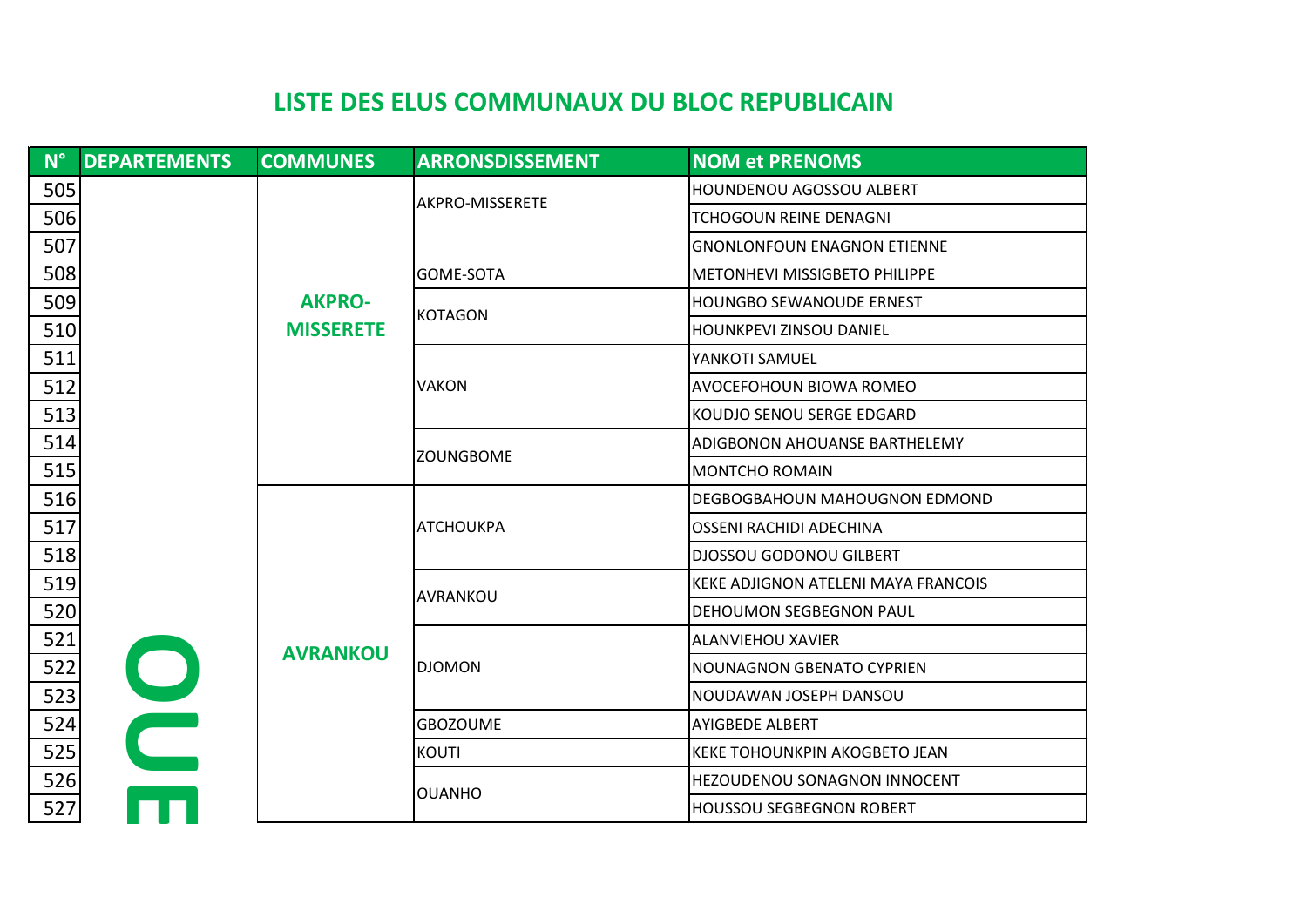| $N^{\circ}$ | <b>DEPARTEMENTS</b> | <b>COMMUNES</b>   | <b>ARRONSDISSEMENT</b>      | <b>NOM et PRENOMS</b>                        |
|-------------|---------------------|-------------------|-----------------------------|----------------------------------------------|
| 528         |                     |                   |                             | ZOUNMENOU DOSSOU EMMANUEL                    |
| 529         |                     |                   | <b>ATCHONSA</b>             | SONOU WOUTON                                 |
| 530         |                     | <b>BONOU</b>      | <b>BONOU</b>                | <b>ATCHE DECHIGBE EDMOND</b>                 |
| 531         | $\blacksquare$      |                   | DAME-WOGON                  | <b>AGOSSA SEDJRO HERMANN</b>                 |
| 532         | m                   |                   |                             | AGOSSOU GBEWONMEDEA CLEMENT                  |
| 533         |                     |                   | <b>HOUNVIGUE</b>            | <b>AKOUEGNIHOUNDE DOSSA PAULIN</b>           |
| 534         |                     |                   | <b>DANGBO</b>               | <b>AGON GBENJONA MATHIAS</b>                 |
| 535         |                     |                   | <b>GBEKO</b>                | <b>HOUESSANOU HOUENOU NOEL</b>               |
| 536         |                     |                   |                             | LOKOSSOU JESSOUNONTE BERTIN                  |
| 537         |                     | <b>DANGBO</b>     | <b>HOUEDOMEY</b>            | <b>HOUSSOU GBETOGO NOEL</b>                  |
| 538         |                     |                   | <b>HOZIN</b>                | <b>GLODJINON DJIDJOHO CHRISTLAIN</b>         |
| 539         |                     |                   |                             | HOUNKANRIN HOSSOU FIRMIN                     |
| 540         |                     |                   | <b>KESSOUNOU</b>            | <b>NOUATIN AKOUEGNON FRANCOIS</b>            |
| 541         |                     |                   |                             | LATIFU MOUBARACOU                            |
| 542         |                     |                   | <b>1ER ARRONDISSEMENT</b>   | ADEDJOUMAN TADJOU ADEWALE                    |
| 543         |                     |                   |                             | LOKO FIEMIN NOUNAGNON                        |
| 544         |                     |                   |                             | <b>HOUNTIN HOUNSOU JEAN-LUC</b>              |
| 545         |                     |                   | <b>2EME ARRONDISSEMENT</b>  | BOURAÏMA IS-DINE OLUFEMY AKANNI              |
| 546         |                     |                   |                             | ADANKPO HERMANN DIMITRI COMI                 |
| 547         |                     |                   |                             | <b>HOUENOU GISELE REINE LYDIE GBEDJIGNON</b> |
| 548         |                     | <b>PORTO-NOVO</b> | <b>J3EME ARRONDISSEMENT</b> | <b>IBIKUNLE MAESSIRATOU OLARE WADJOU</b>     |
| 549         |                     |                   |                             | AGONDANOU FABRICE ROGER-PIERRE               |
| 550         |                     |                   |                             | OCENI MOUKARAM                               |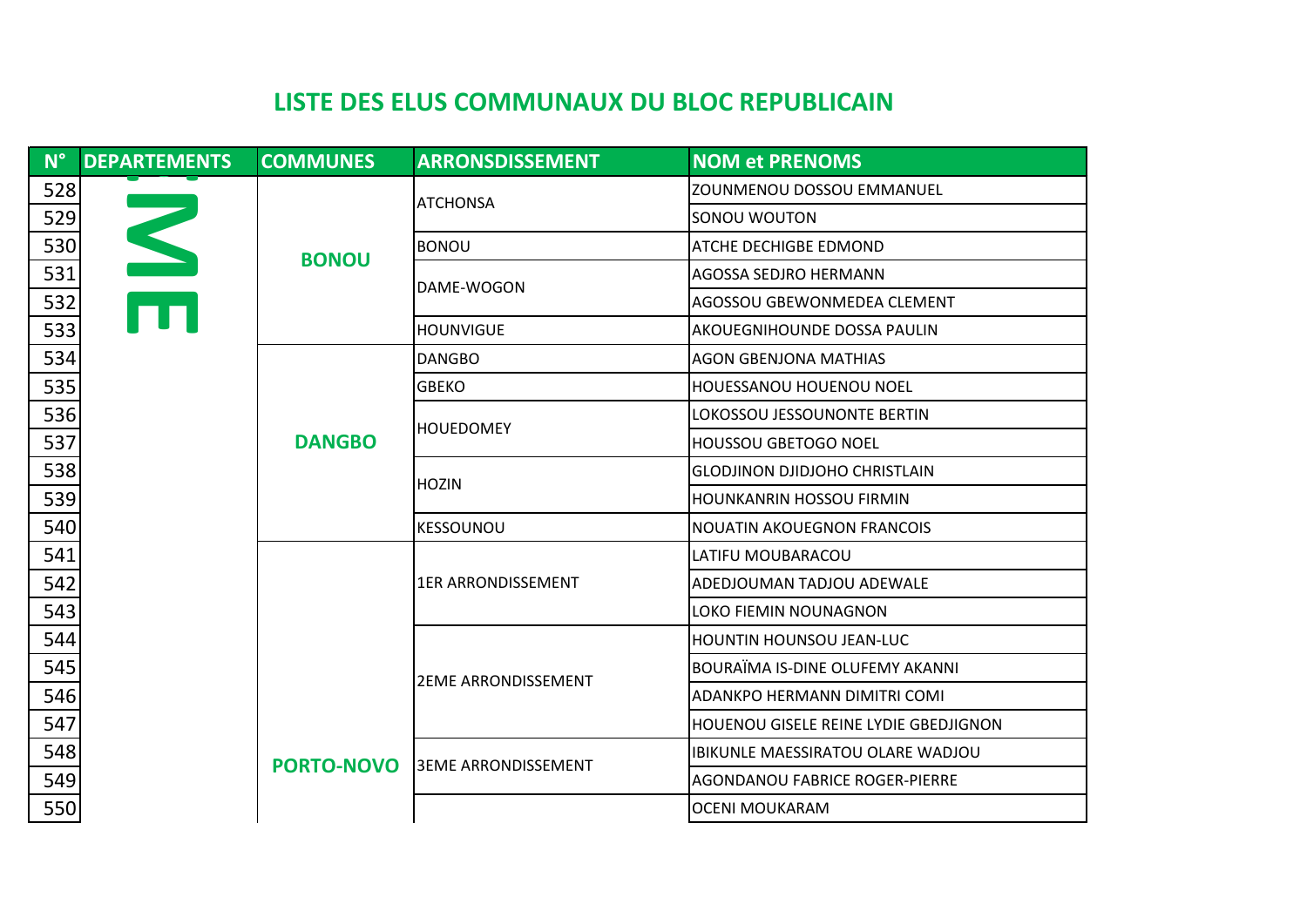| $\mathbf{N}^{\circ}$ | <b>DEPARTEMENTS</b> | <b>COMMUNES</b>   | <b>ARRONSDISSEMENT</b>               | <b>NOM et PRENOMS</b>                  |
|----------------------|---------------------|-------------------|--------------------------------------|----------------------------------------|
| 551                  |                     |                   | <b>4EME ARRONDISSEMENT</b>           | <b>BIOKOU ROMULUS ZEUS CHEGUN</b>      |
| 552                  |                     |                   |                                      | HOUNSOU DENAKPO ANDRE                  |
| 553                  |                     |                   |                                      | <b>AVOCETIEN ANTOINE SINDE</b>         |
| 554                  |                     |                   | <b>5EME ARRONDISSEMENT</b>           | <b>NOUVEGNON ADANDE BASILE</b>         |
| 555                  |                     |                   |                                      | <b>HOUNTON VIGNON BARTHELEMY</b>       |
| 556                  |                     |                   |                                      | MICHODIGNI LEON SEGBEGNON              |
| 557                  |                     |                   |                                      | DOSSOU CODJO ALEXANDRE                 |
| 558                  |                     |                   |                                      | SAGBO GODONOU ARSENE GODWIN            |
| 559                  |                     |                   | IAGBLANGANDAN                        | DOSSOU KOKO NAZAIRE JOSSE              |
| 560                  |                     |                   |                                      | <b>GBEDIGA TIMOTHE FADJINOU</b>        |
| 561                  |                     |                   |                                      | <b>HOUNGNONHOUE FAVIDE MARCELIN</b>    |
| 562                  |                     |                   | <b>AHOLOUYEME</b>                    | HOUNMENOU CHRISTITIN NOEL              |
| 563                  |                     |                   |                                      | AGBANHOUN GBETODE JOSEPH               |
| 564                  |                     | <b>SEME-PODJI</b> | <b>DJEREGBE</b>                      | AVALLA WANYIYON CHARLES OMER           |
| 565                  |                     |                   |                                      | <b>DJOGUE GBEKPO DENIS</b>             |
| 566                  |                     |                   |                                      | <b>GBENAMETO SEDOZAN JONAS</b>         |
| 567                  |                     |                   |                                      | FONTON HOUEDOUGBE NOEL                 |
| 568                  |                     |                   |                                      | <b>DEGA AGOSSOU</b>                    |
| 569                  |                     |                   | <b>EKPE</b>                          | METONYEKPON VIGNON JANVIER             |
| 570                  |                     |                   |                                      | HOUEDOKON DJODJOHO MICHEL              |
| 571                  |                     |                   |                                      | <b>KPATINVO NOUDEHOUENOU THEOPHILE</b> |
| 572                  |                     |                   | <b>SALAKO FARID</b>                  |                                        |
| 573                  |                     | SEME-PODJI        | KOUZOUNHOUE VIDJANAGNI CODJO CYRILLE |                                        |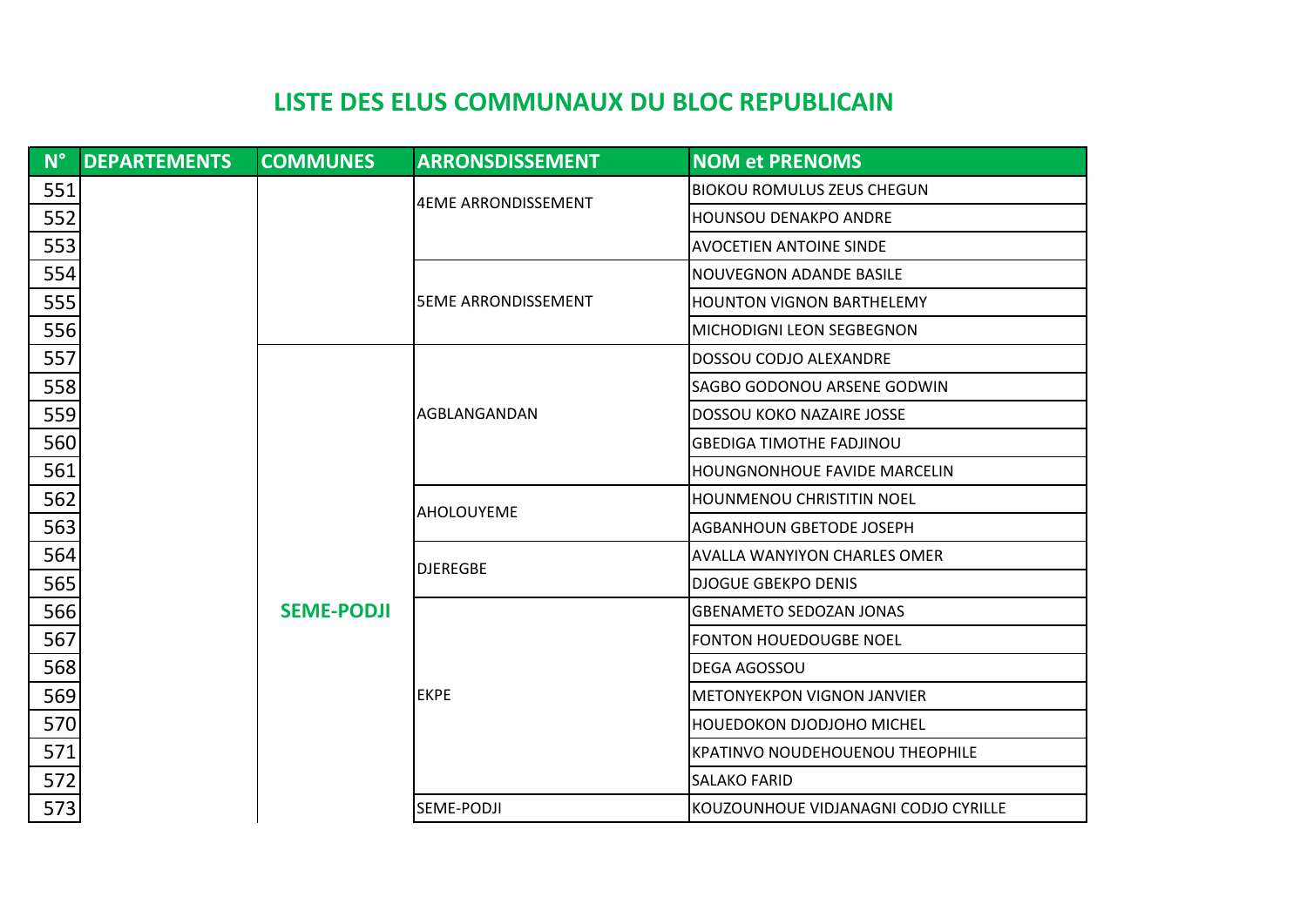|     | N° DEPARTEMENTS | <b>COMMUNES</b>   | <b>ARRONSDISSEMENT</b> | <b>NOM et PRENOMS</b>                 |
|-----|-----------------|-------------------|------------------------|---------------------------------------|
| 574 |                 |                   | <b>TOHOUE</b>          | TOYETONME GBETOGO ALFRED              |
| 575 |                 |                   |                        | ADJOVI LAMBERT DOSSOU                 |
| 576 |                 |                   |                        | <b>FAGBOHOUN KARAMATOU TITILOLA</b>   |
| 577 |                 |                   | <b>ADJA-OUERE</b>      | OLAWOLE LAKANMI ACHILLE               |
| 578 |                 |                   |                        | ECHOUDINA BABARINDE                   |
| 579 |                 |                   | <b>IKPINLE</b>         | <b>OGOUBEYI SOUROU</b>                |
| 580 |                 |                   |                        | ADEGNANDJOU BABATOUNDE BRUNO          |
| 581 |                 |                   | KPOULOU                | HOUNKPATIN SENABOLODO AIME PAULIN     |
| 582 |                 | <b>ADJA-OUERE</b> |                        | <b>AHOLO SENAKPON JEAN</b>            |
| 583 |                 |                   |                        | KOUKPOLIYI OLATOYE FERDINAND          |
| 584 |                 |                   | <b>MASSE</b>           | <b>OGOULANAN THIMOTE</b>              |
| 585 |                 |                   |                        | <b>AGOSSOU EPHREM</b>                 |
| 586 |                 |                   | <b>OKO-AKARE</b>       | <b>EGBENOUDE COSSI OSCAR</b>          |
| 587 |                 |                   | <b>TATONNONKON</b>     | ADOCHEKON HINNOUGNON CLEMENT          |
| 588 |                 |                   |                        | <b>HOUNGBO DEDJROSSE APPOLINAIRE</b>  |
| 589 |                 |                   | <b>BANIGBE</b>         | <b>GODONOU SEDJRO GILDAS CESAR</b>    |
| 590 |                 |                   | <b>DAAGBE</b>          | <b>HONFO SEVEDO EDMOND</b>            |
| 591 |                 | <b>IFANGNI</b>    | <b>IFANDJI</b>         | <b>ATCHAMBI PATRICE</b>               |
| 592 |                 |                   |                        | <b>FAFOUMI RAYMOND</b>                |
| 593 |                 |                   | LAGBE                  | <b>FAYOMI YESSOUFOU</b>               |
| 594 |                 |                   | <b>TCHAADA</b>         | <b>AKOTONOU AGOSSOU MARTIN</b>        |
| 595 |                 |                   | ADAKPLAME              | ADOKO BONOU XAVIER GUILLAUME AIGNINOU |
| 596 |                 |                   |                        | <b>FADEYI ABOUDOU FATAI</b>           |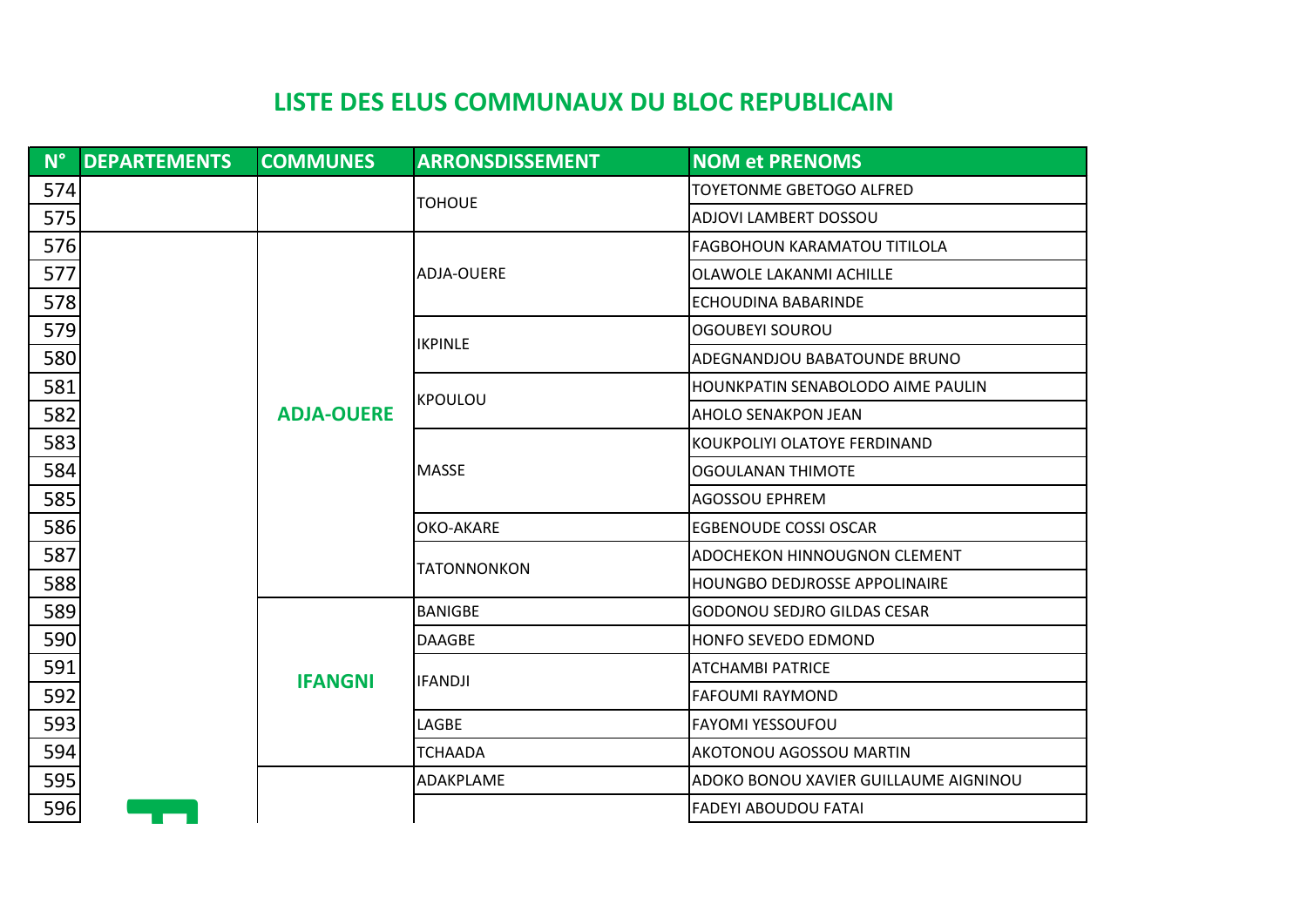| $N^{\circ}$ | <b>DEPARTEMENTS</b> | <b>COMMUNES</b> | <b>ARRONSDISSEMENT</b> | <b>NOM et PRENOMS</b>                      |
|-------------|---------------------|-----------------|------------------------|--------------------------------------------|
| 597         |                     |                 | <b>IDIGNY</b>          | <b>ABI SOUROU GREGOIRE</b>                 |
| 598         |                     |                 |                        | ADEAGA RILIWAINOU ADEBARE OLOUMIDE         |
| 599         |                     |                 |                        | <b>ADJAHI DIEUDONNE MAURICE</b>            |
| 600         | $\mathbf{L}$        | <b>KETOU</b>    | KETOU                  | OKPEICHA RAYMOND BABARINDE                 |
| 601         |                     |                 |                        | ATIKOU MAHAMADOU ILALOU                    |
| 602         |                     |                 |                        | KOLE OGO WINSA                             |
| 603         |                     |                 | KPANKOU                | OLOUWOLE DEOGRATIAS                        |
| 604         |                     |                 |                        | AKAN ODJOUALA                              |
| 605         | ŢT                  |                 | <b>ODOMETA</b>         | <b>ODOUNKOTAN TOKPE</b>                    |
| 606         |                     |                 | <b>IGANA</b>           | ASSOGBA KOUCHADE ADEBAYO BERNADIN          |
| 607         |                     |                 |                        | OITCHABOUYI ANTOINE                        |
| 608         | DO                  |                 |                        | DINAN ADEBAYO                              |
| 609         |                     |                 |                        | DOTCHAMOU SUNDAY ISRAEL                    |
| 610         |                     |                 | <b>ISSABA</b>          | <b>ODOU AYELE FELICIEN</b>                 |
| 611         |                     |                 |                        | <b>ADEBEYI TOLACHE</b>                     |
| 612         |                     | <b>POBE</b>     |                        | LALIYI BOLOROUNFE DJOCHOUA                 |
| 613         |                     |                 |                        | AMOUSSOU LABISSI FRANCOIS                  |
| 614         |                     |                 | <b>POBE</b>            | OLIHIDE ABIMBOLA FRANCIS MAGLOIRE CLOTAIRE |
| 615         |                     |                 |                        | <b>BALOGOUN BOURAIMAN</b>                  |
| 616         |                     |                 |                        | AKIEMI BERTIN ODJOUNDE                     |
| 617         |                     |                 |                        | <b>ODJO DEBAYO FELIX</b>                   |
| 618         |                     |                 | <b>TOWE</b>            | <b>AYEROUMI SOUROU PAUL</b>                |
| 619         |                     |                 |                        | LEOTOÏCHA OSSEKOLA ETIENNE                 |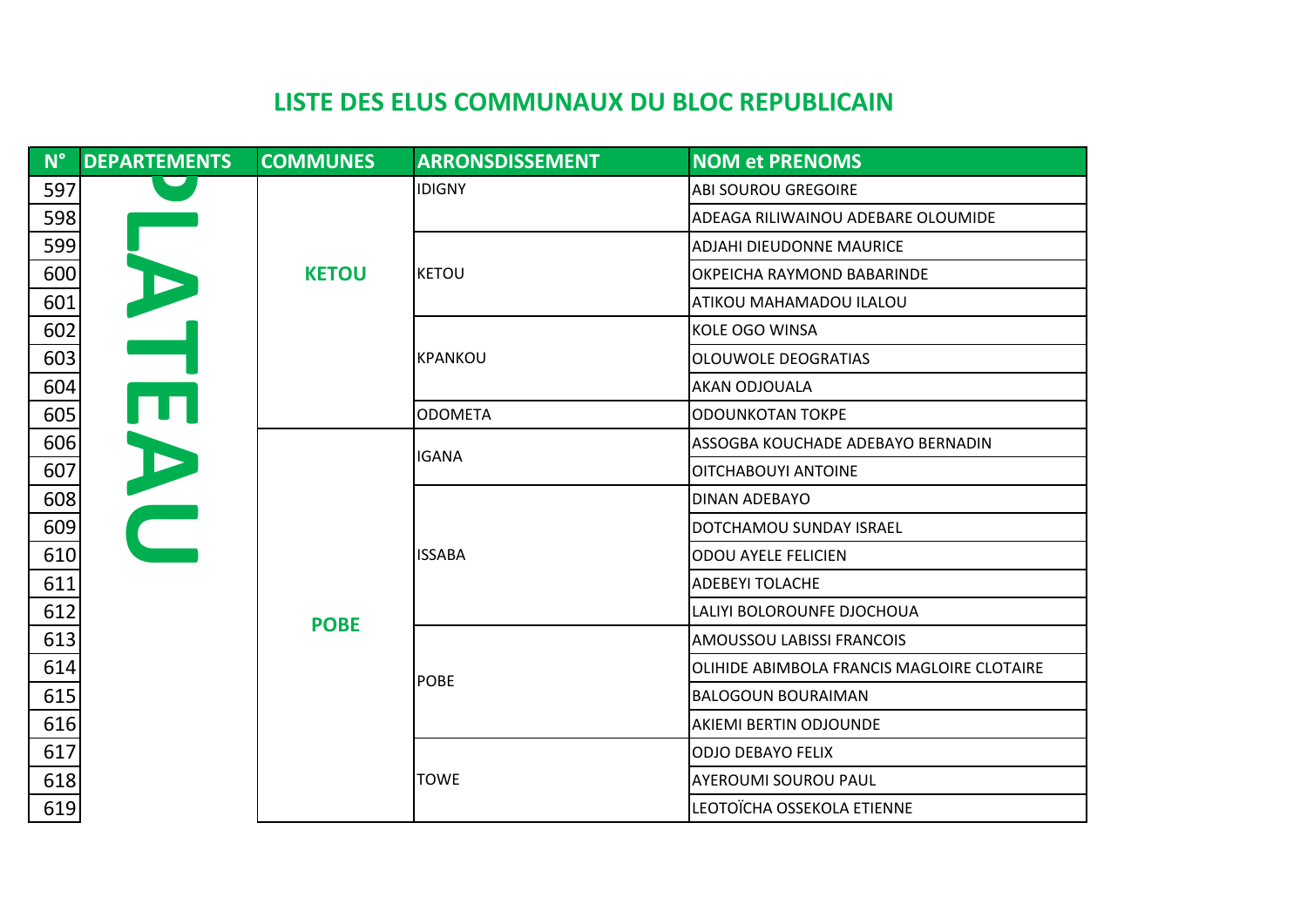| $N^{\circ}$ . | <b>DEPARTEMENTS</b> | <b>COMMUNES</b>         | <b>ARRONSDISSEMENT</b> | <b>NOM et PRENOMS</b>               |
|---------------|---------------------|-------------------------|------------------------|-------------------------------------|
| 620           |                     |                         | <b>AGUIDI</b>          | ADEGBOLA SEVERIN ADEYANDJOU         |
| 621           |                     |                         |                        | <b>ODOYE ABIOLA PAUL</b>            |
| 622           |                     |                         |                        | <b>BABA ADEMONLA THEOPHILE</b>      |
| 623           |                     |                         | <b>ITA-DJEBOU</b>      | <b>ODJOUGBELE AFFOLABI AUGUSTIN</b> |
| 624           |                     |                         |                        | AGBOGOUNRIN OLASSIMBO RICHARD       |
| 625           |                     | <b>SAKETE</b>           | <b>I</b> SAKETE 1      | FATOLOU OMOBOLANDE RACHIDATOU       |
| 626           |                     |                         |                        | <b>ADEGBOLA FAISSOU</b>             |
| 627           |                     |                         |                        | ATINCHOLA ADEMONLA CELESTIN         |
| 628           |                     |                         | <b>SAKETE 2</b>        | <b>AKILEKAN FLORENCE</b>            |
| 629           |                     |                         | <b>TAKON</b>           | <b>AGBADJE AKINYELE PAUL</b>        |
| 630           |                     |                         | <b>YOKO</b>            | <b>CODJO FELIX</b>                  |
| 631           |                     |                         | <b>DJEGBE</b>          | <b>GNIMAVO COSSI CHRISTOPHE</b>     |
| 632           |                     |                         |                        | ADOUKONOU EWASSADJA VIRGINIE        |
| 633           |                     | <b>ABOMEY</b>           | <b>HOUNLI</b>          | <b>MEHOU KUDRAT ULLAH MAHOUTCHE</b> |
| 634           |                     |                         | <b>VIDOLE</b>          | <b>EDJEKPOTO GILBERT</b>            |
| 635           |                     |                         |                        | <b>ASSAN BLAISE</b>                 |
| 636           |                     |                         | <b>ADANHONDJOGO</b>    | <b>HESSA FERDINAND</b>              |
| 637           |                     |                         |                        | <b>ASSOSSOU DONATIEN</b>            |
| 638           |                     | <b>AGBANGNIZOU</b><br>N | ADINGNIGON             | <b>NANCI FIRMIN</b>                 |
| 639           |                     |                         | <b>KPOTA</b>           | <b>DOHOUNKPE ALEXIS</b>             |
| 640           |                     |                         | <b>SINWE</b>           | HOUANKOUN HYACINTHE LEOPOLD         |
| 641           |                     |                         |                        | <b>AYEYEVO BASILE</b>               |
| 642           |                     |                         | <b>TANVE</b>           | LISSANON YVES AYAO BELGKEMP         |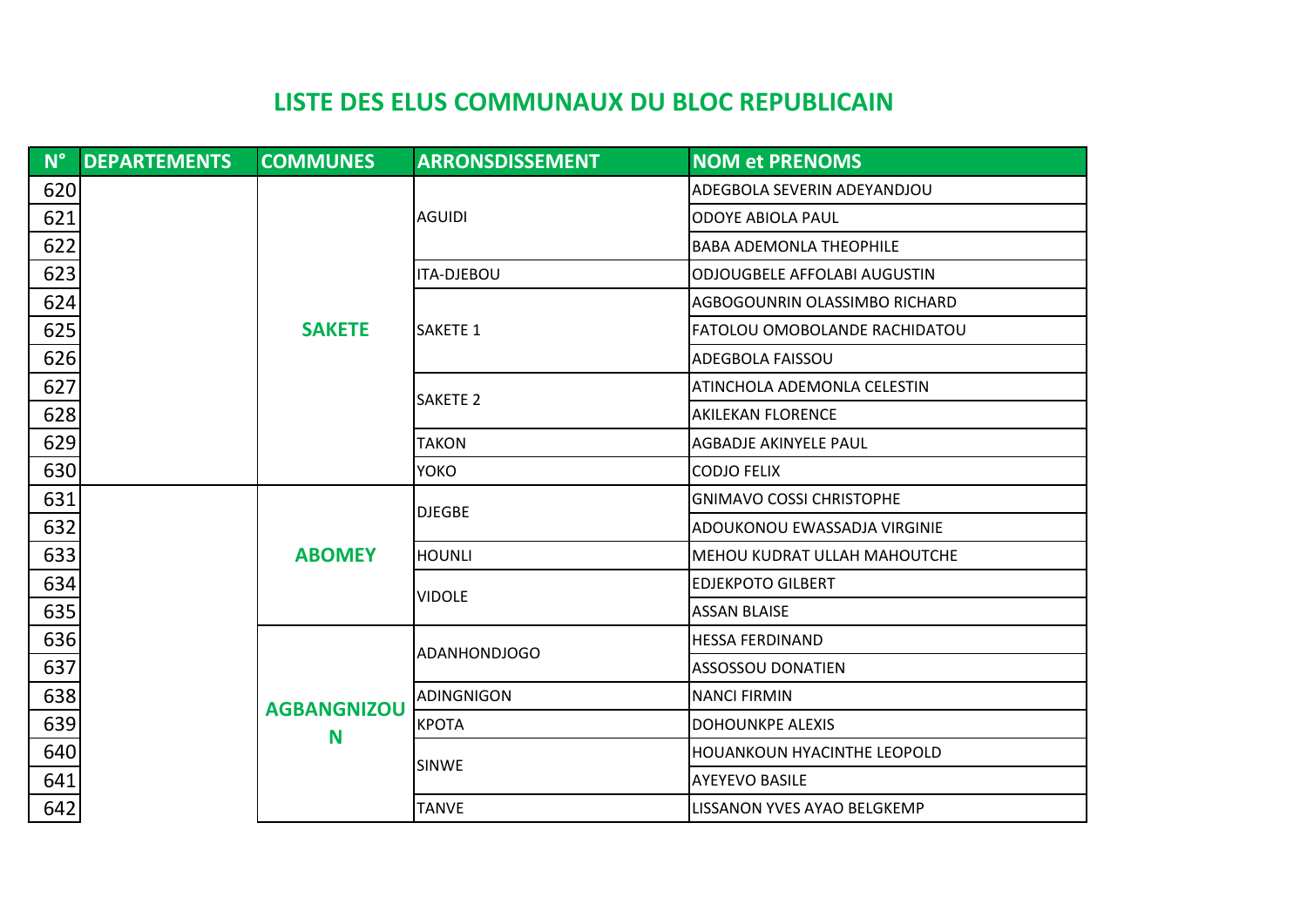|     | N° DEPARTEMENTS | <b>COMMUNES</b> | <b>ARRONSDISSEMENT</b> | <b>NOM et PRENOMS</b>                |
|-----|-----------------|-----------------|------------------------|--------------------------------------|
| 643 |                 |                 | <b>AGONGOINTO</b>      | <b>ADJATOME GILBERT</b>              |
| 644 |                 |                 |                        | <b>AZOKPOTA EMMANUEL</b>             |
| 645 |                 |                 | AVOGBANNA              | <b>LOKONON KOSSI CELESTIN</b>        |
| 646 |                 |                 |                        | YAOU GERMAIN                         |
| 647 |                 |                 |                        | AGBOSSAGA ELISABETH                  |
| 648 |                 |                 | <b>BOHICON I</b>       | <b>GUEDEZOUME NORBERT</b>            |
| 649 |                 |                 |                        | <b>AGBO BERTIN MARIE JODEPH</b>      |
| 650 |                 |                 |                        | <b>KPONHINTO CELESTIN</b>            |
| 651 |                 |                 |                        | D'ALMEIDA RUFINO MARCELLINO SOSTHENE |
| 652 |                 |                 |                        | <b>GANSE CODJIA ARMAND</b>           |
| 653 |                 | <b>BOHICON</b>  | <b>BOHICON II</b>      | AKOUTOU ALEXANDRE                    |
| 654 |                 |                 |                        | <b>ZOHOUN MARCELLIN</b>              |
| 655 |                 |                 |                        | <b>ADANOU PAUL</b>                   |
| 656 |                 |                 | <b>GNIDJAZOUN</b>      | <b>MEWEDOHOU EUSEBE</b>              |
| 657 |                 |                 | LISSEZOUN              | KINSY ARNAUD SEDO ELYSEE             |
| 658 |                 |                 |                        | ADOGNIBO SESSIEDE DOSSOU             |
| 659 |                 |                 | PASSAGON               | ASSOGBAWIGNAN COCOU NICAISE          |
| 660 |                 |                 | <b>SACLO</b>           | <b>DJOSSIN ACHILLE</b>               |
| 661 |                 |                 | SODOHOME               | <b>FONHAN DELPHIN</b>                |
| 662 |                 |                 |                        | AGONHESSOU AZODOGBEHOU SAGBO PATRICE |
| 663 |                 |                 | <b>ADOGBE</b>          | <b>KPOMAHOU COOVI FELICIEN</b>       |
| 664 |                 |                 |                        | <b>ZINSOU NAZAIRE</b>                |
| 665 |                 |                 | <b>GOUNLI</b>          | <b>GANDAHO KOSSI VICTOR</b>          |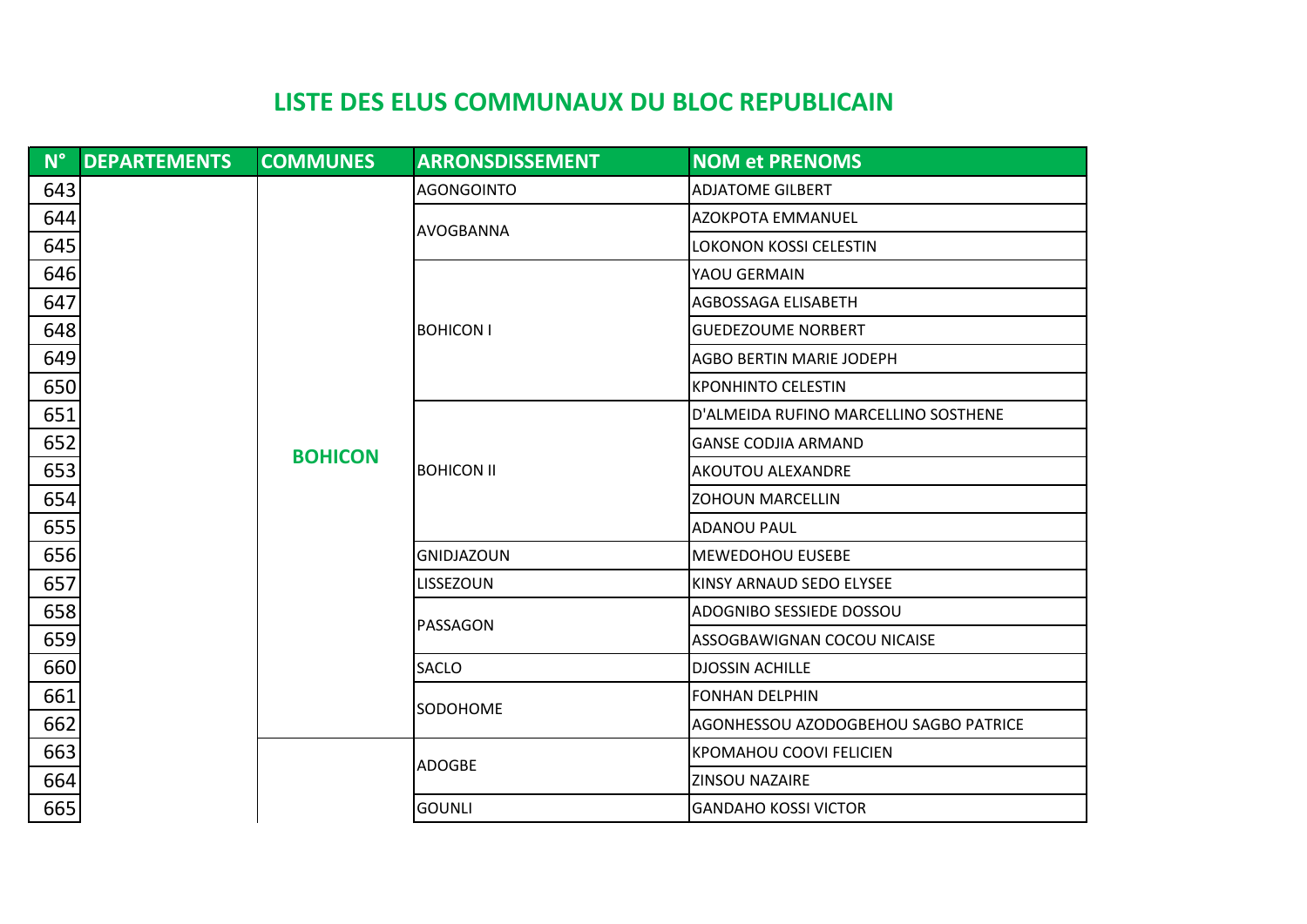| $\blacksquare$ N° $\blacksquare$ | <b>DEPARTEMENTS</b> | <b>COMMUNES</b> | <b>ARRONSDISSEMENT</b> | <b>NOM et PRENOMS</b>               |
|----------------------------------|---------------------|-----------------|------------------------|-------------------------------------|
| 666                              |                     | <b>COVE</b>     | <b>HOUEKO</b>          | AHOMONDJI HOUETCHEKPO EDGARD        |
| 667                              |                     |                 | LAINTA-COGBE           | <b>HOUESSOU FERDINAND LIGUI</b>     |
| 668                              |                     |                 | <b>NAOGON</b>          | HOUMENOU JEREC VALENTIN             |
| 669                              |                     |                 | <b>ZOGBA</b>           | <b>BOKODAHO DEFFODJI BARTHELEMY</b> |
| 670                              |                     |                 | <b>AGONDJI</b>         | <b>GOUKPANIAN FERDINAND</b>         |
| 671                              |                     |                 |                        | <b>GANGAN FELICIEN</b>              |
| 672                              |                     |                 | <b>AGOUNA</b>          | ALLO DIEU-DONNE                     |
| 673                              |                     |                 |                        | KOULOUKOUI ETCHE COSME              |
| 674                              |                     |                 | <b>DAN</b>             | <b>GUIDIHOUNME MARCEL</b>           |
| 675                              |                     |                 | <b>DJIDJA CENTRE</b>   | <b>GLEGBETO DENIS</b>               |
| 676                              | N                   |                 |                        | <b>DJODJO ELOI ZOULE</b>            |
| 677                              |                     | <b>DJIDJA</b>   | <b>GOBAIX</b>          | <b>AKABASSI FELIX</b>               |
| 678                              |                     |                 | <b>HOUTO</b>           | OGOU DOSSOU ILDEBERT                |
| 679                              | OO                  |                 | <b>MONSOUROU</b>       | <b>AVOHOU MATHIEU</b>               |
| 680                              |                     |                 |                        | ATTINNOU SENANDE NAZAIRE            |
| 681                              |                     |                 | <b>MOUGNON</b>         | <b>KPAMEGAN CODJO CELESTION</b>     |
| 682                              |                     |                 | <b>OUMBEGAME</b>       | AGONGNIDJESSOU LEOPOLD              |
| 683                              |                     |                 | <b>SETTO</b>           | <b>AGNOUN MATTHIAS</b>              |
| 684                              |                     |                 | ZOUNKOU                | <b>ESSEKO FINAFA CHERPHIS</b>       |
| 685                              |                     |                 |                        | <b>KPADONOU CYPRIEN</b>             |
| 686                              |                     |                 | <b>DASSO</b>           | DANGNIBO GBETONDJI ALPHONSE         |
| 687                              |                     |                 |                        | <b>EZIN YEMALIN NOEL</b>            |
| 688                              |                     |                 |                        | DANVIDE JEROME AIMENOU DANSI        |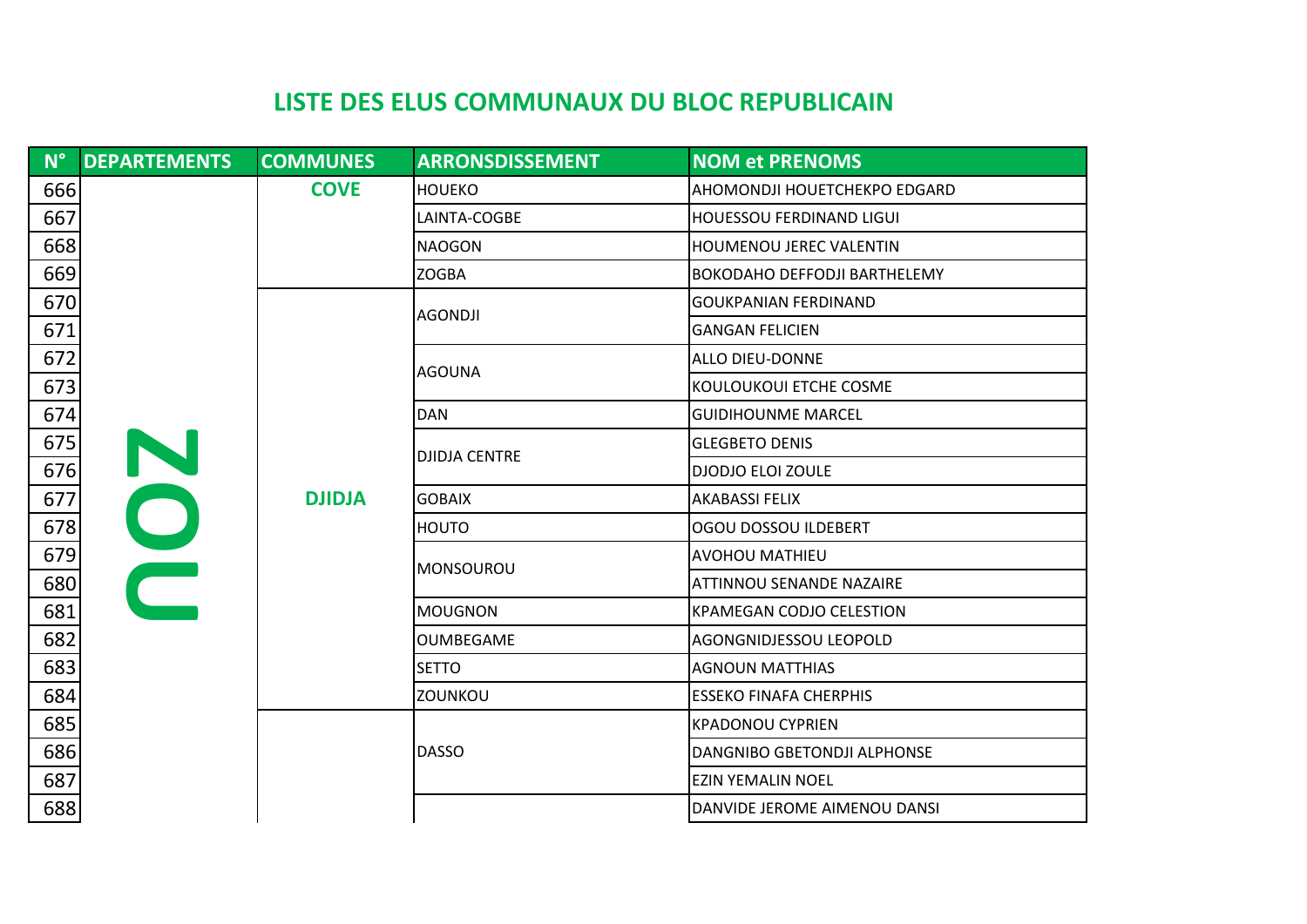| $N^{\circ}$ | <b>DEPARTEMENTS</b> | <b>COMMUNES</b>        | <b>ARRONSDISSEMENT</b> | <b>NOM et PRENOMS</b>              |
|-------------|---------------------|------------------------|------------------------|------------------------------------|
| 689         |                     |                        | <b>OUINHI CENTRE</b>   | <b>HOUESSOU JONAS BABATOUNDE</b>   |
| 690         |                     | <b>OUINHI</b>          |                        | <b>KETOUNOU HOUETEGNON ERNESTE</b> |
| 691         |                     |                        |                        | ODJO NOUDEHOUNGBEA ISIDORE         |
| 692         |                     |                        | <b>SAGON</b>           | <b>OGOUBIYI DAVID</b>              |
| 693         |                     |                        |                        | <b>DOSSOUNON TEKPON PAMPHILE</b>   |
| 694         |                     |                        | <b>TOHOUES</b>         | <b>ALLADJO PROSPER</b>             |
| 695         |                     |                        |                        | KETCHEKON MEDETOGNON KEVIN FLORENT |
| 696         |                     |                        | AGONLIN-HOUEGBO        | <b>AKPOYETE HINTCHEME DAMASE</b>   |
| 697         |                     |                        |                        | YEZOUNME JONAS                     |
| 698         |                     |                        |                        | DONVIDE DEWANOU                    |
| 699         |                     | <b>ZAGNANADO</b>       | <b>BANAME</b>          | <b>KANNINKPO JUSTIN</b>            |
| 700         |                     |                        |                        | AHOLOUKPE YEVEDO VICTOR            |
| 701         |                     |                        | DON-TAN                | AÏZAN GBENADE LUCIEN               |
| 702         |                     |                        | <b>KPEDEKPO</b>        | <b>DEGAN YEDIA ATHANASE</b>        |
| 703         |                     |                        |                        | <b>DAGNIHOUN TAMEGNON DAMASE</b>   |
| 704         |                     |                        | <b>ALLAHE</b>          | <b>VITINDJO FIDELE</b>             |
| 705         |                     |                        |                        | <b>ADIMALE BASILE</b>              |
| 706         |                     |                        | <b>ASSANLIN</b>        | <b>TOTIN FRANCOIS</b>              |
| 707         |                     |                        |                        | HONONTA SESSI HOSPICE FREDY        |
| 708         |                     |                        | <b>HOUNGOME</b>        | <b>AVOLONTO TOSSA JUSTIN</b>       |
| 709         |                     |                        |                        | <b>SEHOU EGNANNOUMI JEROME</b>     |
| 710         |                     |                        |                        | AFFOKPOFFI ANTOINE                 |
| 711         |                     | <b><i>TA VOOTA</i></b> | <b>KPAKPAME</b>        | <b>AFFOKPA DESIRE</b>              |